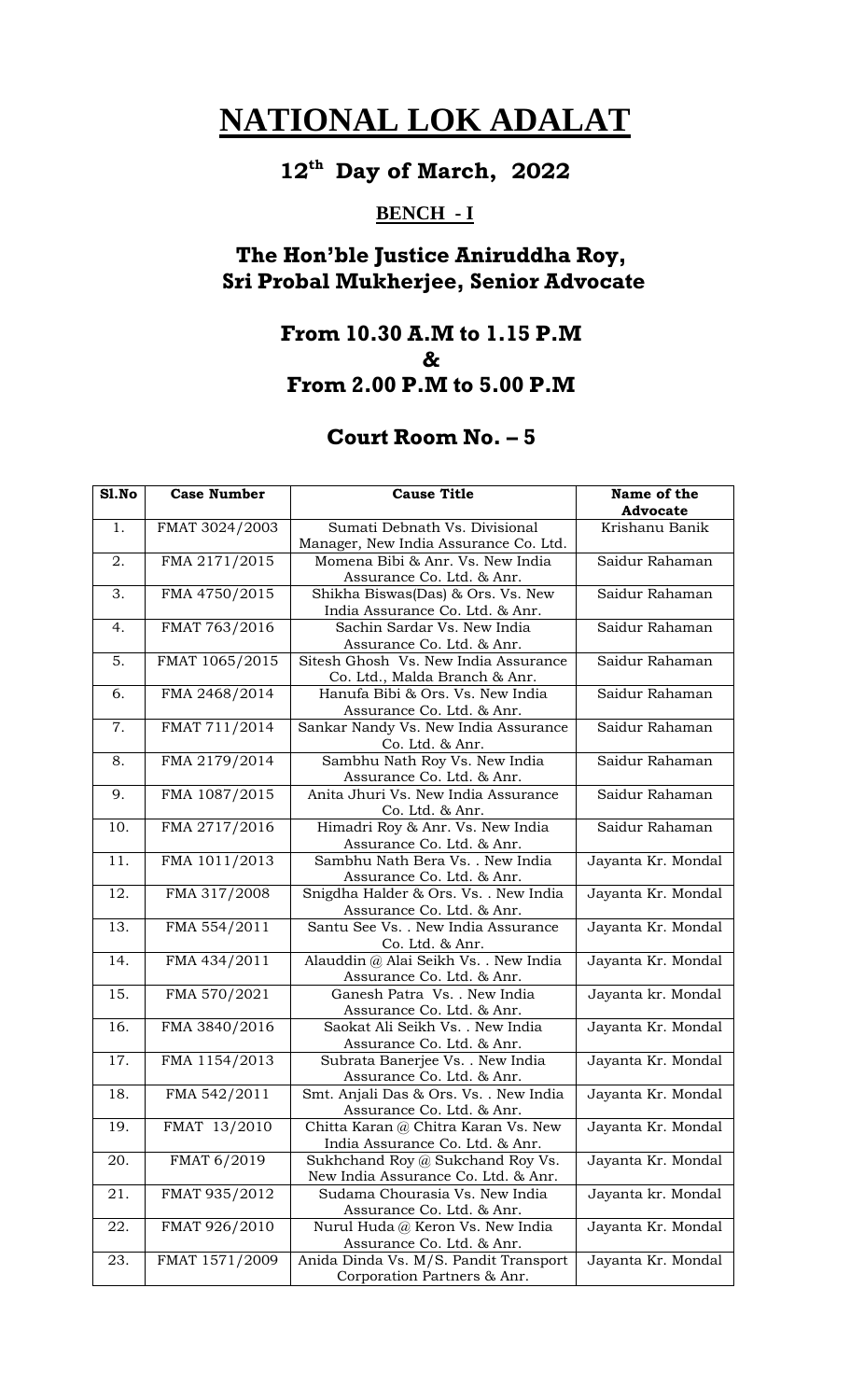| 24. | FMAT 1142/2015  | Abhishek Mitra Vs. New India                                                    | Jayanta Kr. Mondal      |
|-----|-----------------|---------------------------------------------------------------------------------|-------------------------|
|     |                 | Assurance Co. Ltd. & Anr.                                                       |                         |
| 25. | FMAT 750/2021   | Draupadi Das & Ors. Vs. New India                                               | Jayanta kr. Mondal      |
| 26. | FMAT 1235/2014  | Assurance Co. Ltd. & Anr.<br>Masuda Bibi Laskar @ Masuda Bibi &                 | Jayanta Kr. Mondal      |
|     |                 | Anr. Vs. New India Assurance Co. Ltd.                                           |                         |
| 27. | FMAT 615/2017   | & Anr.<br>Joydev Paul Vs. New India Assurance                                   | Jayanta Kr. Mondal      |
|     |                 | Co. Ltd. & Anr.<br>Khokan Mazumdar Vs. New India                                | Jayanta Kr. Mondal      |
| 28. | FMAT 1271/2014  | Assurance Co. Ltd. & Anr.                                                       |                         |
| 29. | FMAT 529/2019   | Akbar Ali Vs. New India Assurance Co.<br>Ltd. & Anr.                            | Jayanta Kr. Mondal      |
| 30. | FMAT 1748/2008  | Somnath Banerjee @ Bapi Banerjee Vs.                                            | Jayanta Kr. Mondal      |
| 31. | FMA 4666/2015   | Arun Saha & Anr.<br>The New India Assurance Co. Ltd. Vs.                        | <b>K</b> K Das          |
|     |                 | Shilpi Chakraborty & Ors.                                                       |                         |
| 32. | FMA 1107/2021   | Mandira Ghosal & Ors. Vs. New India<br>Assurance Co. Ltd. & Anr.                | Subhankar Mondal        |
| 33. | FMAT(MV)68/2022 | New India Assurance Co. Ltd. Vs.<br>Parameswar Mahata & Anr.                    | Parimal Kumar<br>Pahari |
| 34. | FMAT 798/2008   | Jharna Kar & Ors. Vs. New India                                                 | Saidur Rahaman          |
| 35. | FMA 859/2008    | Assurance Co. Ltd. & Anr.<br>Santana Debsharma & Ors. Vs. New                   | Saidur Rahaman          |
|     |                 | India Assurance Co. Ltd. & Anr.                                                 |                         |
| 36. | FMA 148/2011    | Sekh Sobhan @ Sk. Sovan Vs. New<br>India Assurance Co. Ltd. & Anr.              | Saidur Rahaman          |
| 37. | FMA 144/2011    | Nilima Naskar Vs. New India Assurance                                           | Saidur Rahaman          |
| 38. | FMA 439/2012    | Co. Ltd. & Anr.<br>New India Assurance Co Ltd. Vs.                              | <b>K</b> K Das          |
|     |                 | Sundari Mahato & Anr.                                                           |                         |
| 39. | FMA 434/2010    | New India Assurance Co. Ltd. Vs.<br>Kalpana Bose & Anr.                         | Parimal Kumar<br>Pahari |
|     | FMA 413/2011    | Kalpana Bose Vs. New India Assurance<br>Co. Ltd. & Anr.                         | Santosh Kumar Das       |
| 40. | FMA 633/2012    | The New India Assurance Co. Ltd. Vs.                                            | <b>K</b> K Das          |
|     |                 | Ajija Chowdhury & Ors.                                                          |                         |
|     |                 |                                                                                 |                         |
| 41. | FMA 262/2014    | Manimala Majhi & Ors. Vs. New India<br>Assurance Co. Ltd. & Anr.                | Krishanu Banik          |
| 42. | FMAT 223/2013   | Zaibun Nisha Khatoon & Ors. Vs. New<br>India Assurance Co. Ltd.                 | Krishanu Banik          |
| 43. | FMAT 972/2018   | Mantaj Ali & Ors. Vs. The New India                                             | Saidur Rahaman          |
| 44. | FMAT 647/2021   | Assurance Co. Ltd. & Anr.<br>Surabi Singh & Ors. Vs. New India                  | Subhankar Mondal        |
|     |                 | Assurance Co. Ltd. & Anr.                                                       |                         |
| 45. | FMA 568/2006    | Sabina Khan & Anr. Vs. New India<br>Assurance Co. Ltd.                          | Saidur Rahaman          |
| 46. | FMA 60/2013     | Shanti Devi & Ors. Vs. The New India<br>Assurance Co. Ltd. & Ors.               | Krishanu Banik          |
|     |                 |                                                                                 |                         |
| 47. | FMA 1687/2003   | Kanai Halder Vs. Div Manager, New<br>India Assurance Co. Ltd.                   | Krishanu Banik          |
| 48. | FMAT 835/2019   | Chunchun Roy(Devi) & Ors. Vs. New                                               | Sk. Abu Abbasuddin      |
| 49. | FMA 650/2005    | India Assurance Co. Ltd. & Anr.<br>Manjari Ghosh & Ors. Vs. New India           | Krishanu Banik          |
|     |                 | Assurance Co. Ltd.                                                              |                         |
| 50. | FMA 261/2003    | Wasira Begum & Ors. Vs. United India<br>Insurance Co. Ltd.                      | Krishanu Banik          |
| 51. | FMAT 1512/2013  | Mintu Som Vs. New India Assurance<br>Co. Ltd. & Anr.                            | Krishanu Banik          |
| 52. | FMAT 1756/2009  | Nutabal Rang & Ors. Vs. New India                                               | Jayanta Mondal          |
| 53. | FMAT 824/2010   | Assurance Co. Ltd. & Anr.<br>Jiran Bewa & Ors. Vs. New India                    | Saidur Rahaman          |
|     |                 | Assurance Co. Ltd. & Ors.                                                       |                         |
| 54. | FMA 279/2011    | Gulzar Hussain @ Gilzar Hossain &<br>Anr. Vs. New India Assurance Co. Ltd.      | Saidur Rahaman          |
| 55. |                 | & Anr.                                                                          | Saidur Rahaman          |
|     | FMA 1081/2013   | Swapan Mondal Vs. Divisional<br>Manager, New India Assurance Co. Ltd.<br>& Anr. |                         |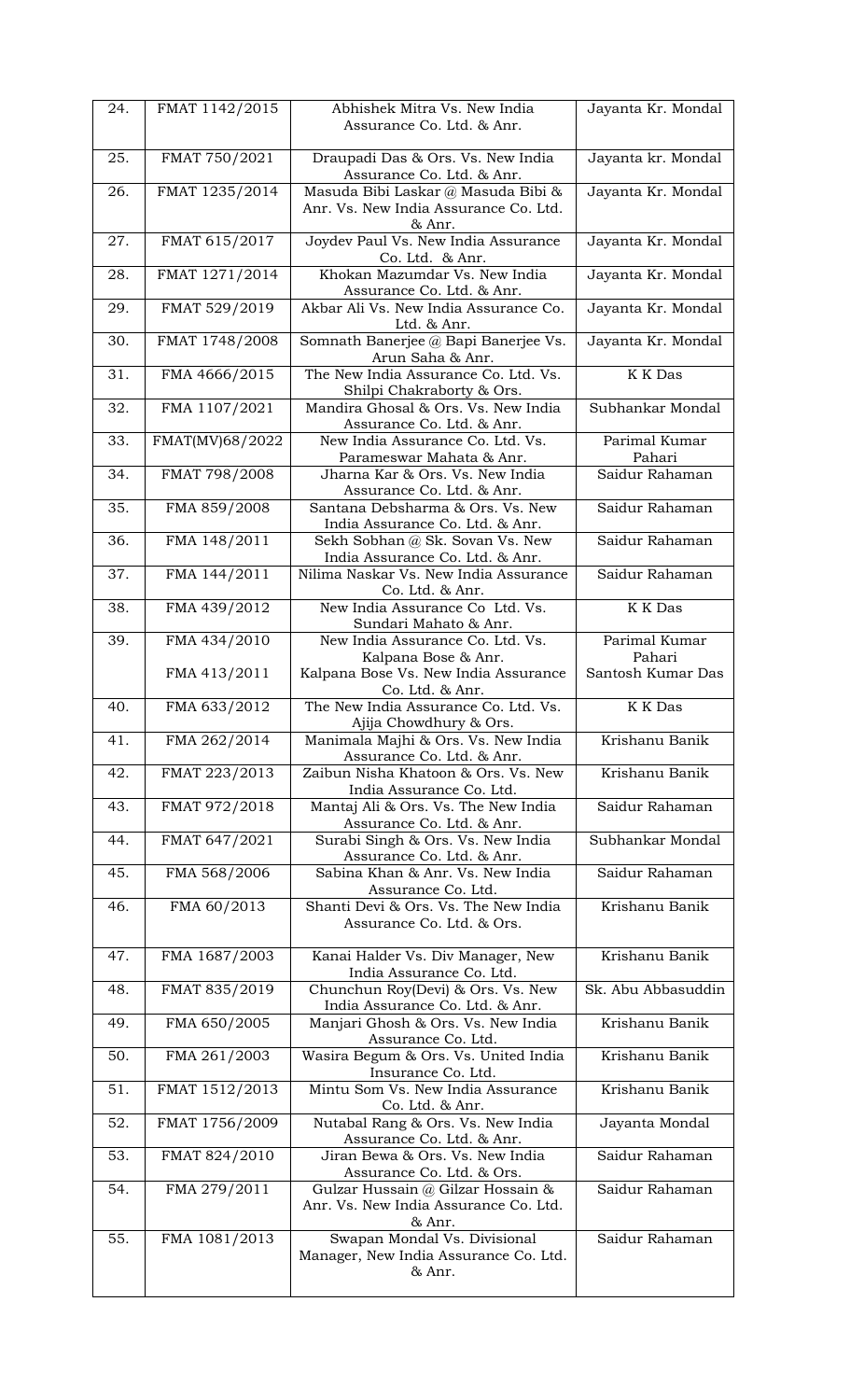| 56. | FMAT 489/2021<br>FMA 1202/2021 | Mukta Dasgupta Vs. New India<br>Assurance Co. Ltd. & Anr. | Saidur Rahaman     |
|-----|--------------------------------|-----------------------------------------------------------|--------------------|
| 57. | FMA 863/2009                   | New India Assurance Co. Ltd. Vs. Pulin                    | Saibalendu         |
|     |                                | Sardar & Anr.                                             | Bhowmick           |
| 58. | FMA 753/2009                   | New India Assurance Co. Ltd. Vs.                          | Saibalendu         |
|     |                                | Gautam Das & Anr.                                         | Bhowmick           |
|     |                                |                                                           |                    |
| 59. | FMA 1933/2014                  | New India Assurance Co. Ltd. Vs.                          | Rajesh Singh       |
|     |                                | Kalawati Devi & Anr.                                      |                    |
| 60. | FMA 982/2009                   | Hanu Oran Vs. New India Assurance                         | Krishanu Banik     |
|     |                                | Co. Ltd. & Anr.                                           |                    |
| 61. | FMA 2174/2015                  | Josi Mandi & Ors. Vs. New India                           | Krishanu Banik     |
|     |                                | Assurance Co. Ltd & Anr.                                  |                    |
| 62. | FMA 1184/2008                  | Jaya Das & Ors. Vs. New India                             | Krishanu Banik     |
|     |                                | Assurance Co. Ltd& Anr.                                   |                    |
| 63. | FMAT 1488/2011                 | Main Hembram Vs. New India                                | Krishanu Banik     |
|     |                                | Assurance Co. Ltd                                         |                    |
| 64. | FMAT 224/2013                  | Prasanta Khetrapal & Ors. Vs. New                         | Krishanu Banik     |
|     |                                |                                                           |                    |
|     |                                | India Assurance Co. Ltd & Anr.                            |                    |
| 65. | FMAT 457/2008                  | Juthika Ojha & Ors. Vs. New India                         | Krishanu Banik     |
|     |                                | Assurance Co. Ltd & Anr.                                  |                    |
| 66. | FMA 471/2009                   | Dipankar Roy Vs. New India Assurance                      | Krishanu Banik     |
|     |                                | Co. Ltd & Anr.                                            |                    |
| 67. | FMA 805/2010                   | New India Assurance Co. Ltd Vs.                           | Parimal Kr. Pahari |
|     |                                | Birendra Kr. Sinha & Anr.                                 |                    |
| 68. | FMA 416/2009                   | Meher Ali Molla Vs. New India                             | Krishanu Banik     |
|     |                                | Assurance Co. Ltd & Anr.                                  |                    |
| 69. | FMA 538/2002                   | Ajit Das Vs. New India Assurance Co.                      | Krishanu Banik     |
|     |                                | Ltd                                                       |                    |
| 70. |                                | Bishnudev Shaw Vs. New India                              | Krishanu Banik     |
|     | FMA 2313/2005                  |                                                           |                    |
|     |                                | Assurance Co. Ltd                                         |                    |
| 71. | FMA 2402/2004                  | Gita Banerjee & Anr. Vs. New India                        | Krishanu Banik     |
|     |                                | Assurance Co. Ltd                                         |                    |
| 72. | FMA 147/2011                   | Ataur Rahaman Vs. New India                               | Krishanu Banik     |
|     |                                | Assurance Co. Ltd & Ors.                                  |                    |
| 73. | FMA 611/2011                   | Sk. Sarafat Ali @ Sk Sarafat Vs. New                      | Krishanu Banik     |
|     |                                | India Assurance Co. Ltd & Anr.                            |                    |
| 74. | FMA 631/2011                   | Ananda Das Vs. New India Assurance                        | Krishanu Banik     |
|     |                                | Co. Ltd & Anr.                                            |                    |
| 75. | FMA 410/2009                   | Minor Bablu Chowdhury Vs. New India                       | Krishanu Banik     |
|     |                                | Assurance Co. Ltd & Anr.                                  |                    |
| 76. | FMAT 642/2014                  | Mabiya Bibi & Ors. Vs. New India                          | Krishanu Banik     |
|     |                                | Assurance Co. Ltd & Ors.                                  |                    |
| 77. | FMA 835/2005                   | Hela Ram Ghosh Vs. New India                              | Krishanu Banik     |
|     |                                | Assurance Co. Ltd                                         |                    |
| 78. | FMAT 1829/2009                 |                                                           | Krishanu Banik     |
|     |                                | Kalyan Mondal & Ors. Vs. New India                        |                    |
|     |                                | Assurance Co. Ltd& Ors.                                   |                    |
| 79. | FMA 1317/2016                  | Paresh Chandra Bera @ Paresh Ch.                          | Krishanu Banik     |
|     |                                | Bera Vs. N New India Assurance Co.                        |                    |
|     |                                | Ltd & Anr.                                                |                    |
| 80. | FMAT 515/2002                  | Smt. Malati Das Vs. New India                             | Krishanu Banik     |
|     |                                | Assurance Co. Ltd                                         |                    |
| 81. | FMA 3443/2015                  | Moulana Harun Rashid Khan @ Harun                         | Krishanu Banik     |
|     |                                | Rashid Khan Vs. New India Assurance                       |                    |
|     |                                | Co. Ltd & Anr.                                            |                    |
| 82. | FMAT 861/2012                  | Manas Kumar Manna @ Manas Manna                           | Krishanu Banik     |
|     |                                | Vs. New India Assurance Co. Ltd &                         |                    |
|     |                                | Anr.                                                      |                    |
| 83. | FMA 674/2008                   | Bishakha Khetrapal & Ors. Vs. New                         | Krishanu Banik     |
|     |                                | India Assurance Co. Ltd & Anr.                            |                    |
|     |                                |                                                           | Krishanu Banik     |
| 84. | FMAT 863/2012                  | Smtya. Mina Mandal @ Mina Rani                            |                    |
|     |                                | Mandal & Ors. Vs. New India                               |                    |
|     |                                | Assurance Co. Ltd & Anr.                                  |                    |
| 85. | FMAT 1469/2010                 | Minati Roy & Ors. Vs. New India                           | Krishanu Banik     |
|     |                                | Assurance Co. Ltd & Anr.                                  |                    |
| 86. | FMA 938/2005                   | Kamli Devi & Ors. Vs. New India                           | Krishanu Banik     |
|     |                                | Assurance Co. Ltd                                         |                    |
| 87. | FMA 994/2004                   | Biman Sarkar Vs. New India Assurance                      | Krishanu Banik     |
|     |                                | Co. Ltd                                                   |                    |
| 88. | FMAT 1759/2004                 | Batasi Mondal & Ors. Vs. New India                        | Krishanu Banik     |
|     |                                | Assurance Co. Ltd                                         |                    |
| 89. | FMA 1137/2007                  | Jamini Barman & Anr. Vs. New India                        | Krishanu Banik     |
|     |                                | Assurance Co. Ltd                                         |                    |
|     |                                |                                                           |                    |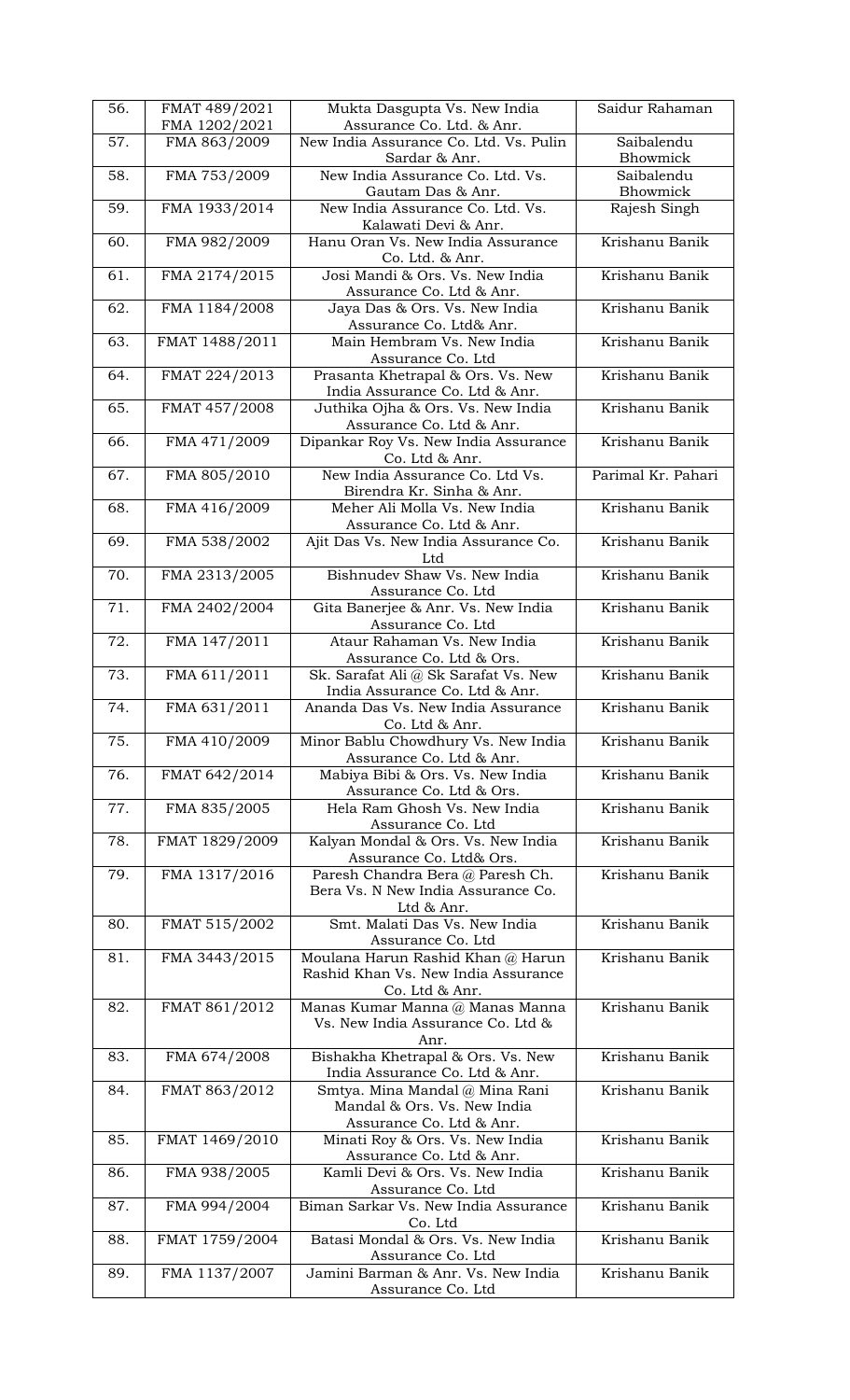| 90.  | FMA 481/2009   | Sri Hari Prasad Chowdhury & Anr. Vs.<br>New India Assurance Co. Ltd & Anr. | Krishanu Banik     |
|------|----------------|----------------------------------------------------------------------------|--------------------|
|      |                |                                                                            |                    |
| 91.  | FMA 1280/2009  | Gita Rani Patra @ Gita Patra Vs. New<br>India Assurance Co. Ltd & Ors.     | Krishanu Banik     |
| 92.  | FMAT 722/2016  | Kanaklata Mondal & Anr. Vs. New<br>India Assurance Co. Ltd & Ors.          | Krishanu Banik     |
|      |                |                                                                            | Krishanu Banik     |
| 93.  | FMA 320/2006   | Abida Sha Vs. New India Assurance Co.<br>Ltd                               |                    |
| 94.  | FMA 279/2003   | Anjana Das & Ors. Vs. New India                                            | Krishanu Banik     |
|      |                | Assurance Co. Ltd                                                          |                    |
| 95.  | FMA 710/2013   | New India Assurance Co. Ltd Vs. Smt.                                       | Parimal Kr. Pahari |
|      |                | Kaushalya Devi & Ors.                                                      |                    |
| 96.  | FMA 341/2004   | Saraswati Devi & Ors. Vs. New India                                        | Krishanu Banik     |
|      |                | Assurance Co. Ltd                                                          |                    |
| 97.  | FMA 621/2009   | Ranjit Malik & Anr. Vs. New India                                          | Krishanu Banik     |
|      |                | Assurance Co. Ltd & Anr.                                                   |                    |
| 98.  | FMAT 1382/2012 | Sarswati Diger & Ors. Vs. New India                                        | Krishanu Banik     |
|      |                | Assurance Co. Ltd & Anr.                                                   |                    |
| 99.  | FMA 664/2009   | Biswajit Roy Vs. New India Assurance<br>Co. Ltd & Ors.                     | Krishanu Banik     |
| 100. | FMAT 4167/2005 | Buddheswar Sahis & Anr. Vs. New                                            | Krishanu Banik     |
|      |                | India Assurance Co. Ltd                                                    |                    |
| 101. | FMA 17/2005    | Archana Mukherjee Vs. New India                                            | Krishanu Banik     |
|      |                | Assurance Co. Ltd                                                          |                    |
| 102. | FMAT 3765/2001 | Smt. Chandra Kapat & Anr. Vs. New                                          | Krishanu Banik     |
|      |                | India Assurance Co. Ltd                                                    |                    |
| 103. | FMA 255/2010   | Ananda Sharma Vs. New India                                                | Krishanu Banik     |
|      |                | Assurance Co. Ltd                                                          |                    |
| 104. | FMA 236/2010   | Arup Bag Vs. New India Assurance Co.                                       | Krishanu Banik     |
|      |                | Ltd & Anr.                                                                 |                    |
| 105. | FMA 103/2003   | Sukumar Ghosh Vs. New India                                                | Krishanu Banik     |
|      |                | Assurance Co. Ltd                                                          |                    |
| 106. | FMA 1856/2006  | Sandhya Sharma Vs. New India                                               | Krishanu Banik     |
|      |                | Assurance Co. Ltd                                                          |                    |
| 107. | FMA 15/2008    | Bhonta Shaw Vs. New India Assurance                                        | Krishanu Banik     |
|      |                | Co. Ltd & Anr.                                                             |                    |
| 108. | FMA 992/2004   | Shyamali Acharya Vs. New India                                             | Krishanu Banik     |
|      |                | Assurance Co. Ltd                                                          |                    |
| 109. | FMA 996/2004   | Rabindra Nath Sahoo Vs. New India                                          | Krishanu Banik     |
|      |                | Assurance Co. Ltd                                                          |                    |
| 110. | FMAT 864/2018  | Kamlesh Yaday Vs. New India                                                | Amit Ranjan Roy    |
|      |                | Assurance Co. Ltd.                                                         |                    |
| 111. | FMA 176/2012   | New India Assurance Co. Ltd. Vs.                                           | Rajesh Singh       |
|      |                | Bulbuli Kaur & Ors.                                                        |                    |
| 112. | FMAT 1577/2009 | New India Assurance Co. Ltd. Vs.                                           | K K Das            |
|      |                | Rafiya Bewa & Ors.                                                         |                    |
| 113. | FMA 254/2011   | New India Assurance Co. Ltd. Vs. Anil                                      | Parimal Kr. Pahari |
|      |                | Ghosh & Ors.                                                               |                    |
| 114. | FMA 213/2021   | ICICI Lombard General Insurance Co.                                        | Parimal Kumar      |
|      |                | Ltd. Vs. Anjali Pal & Ors.                                                 | Pahari             |
| 115. | FMA 2629/2016  | ICICI Lombard General Insurance Co.                                        | Parimal Kumar      |
|      |                | Ltd. Vs. Abhinaba Sinha @ Singha &                                         | Pahari             |
|      |                | Anr.                                                                       |                    |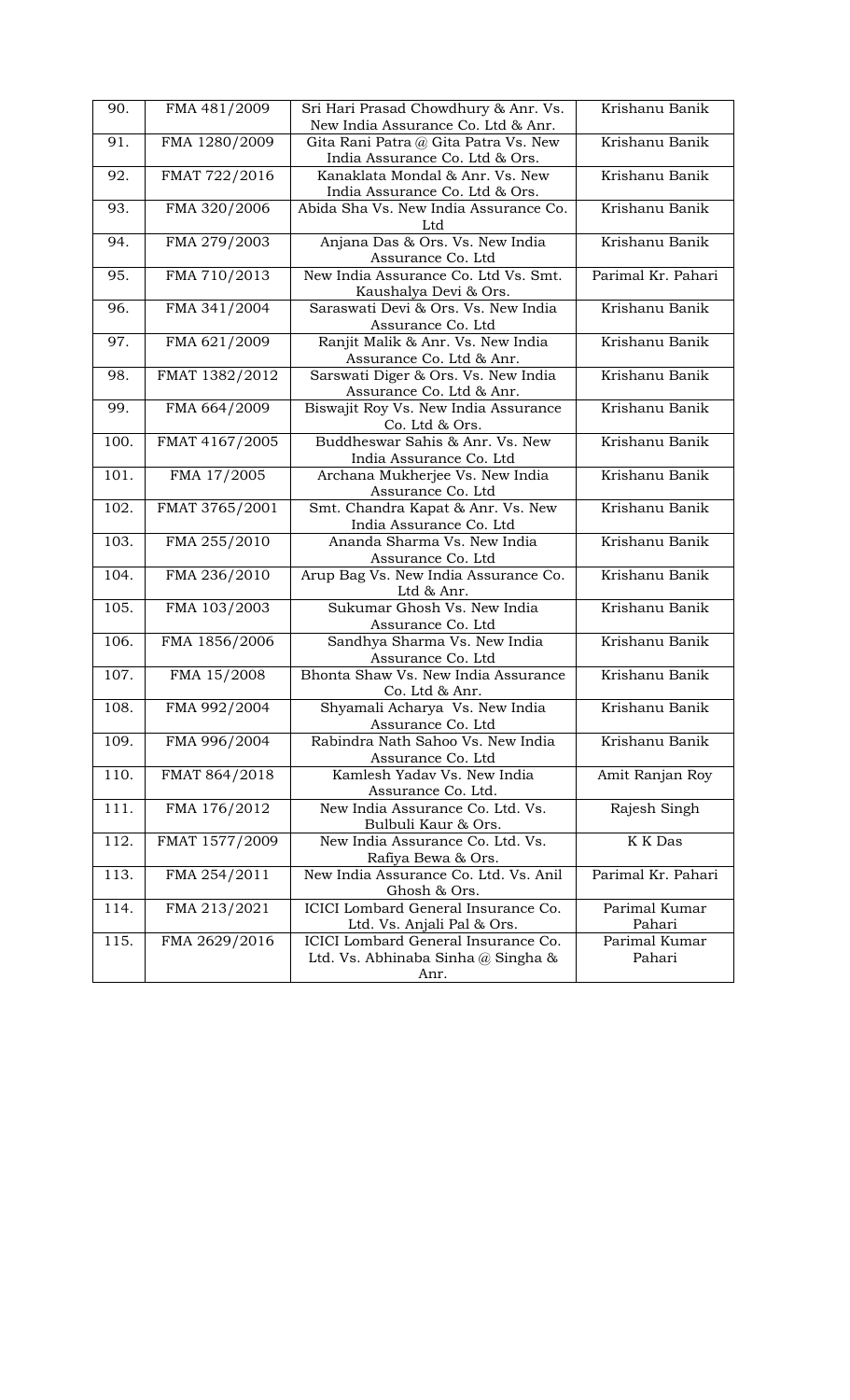#### **12 th Day of March, 2022**

## **BENCH - II**

# **The Hon'ble Justice Sugato Majumder, Sri Samrat Sen, Senior Advocate**

#### **From 10.30 A.M to 1.15 P.M & From 2.00 P.M to 5.00 P.M**

| S1.No             | <b>Case Number</b>              | <b>Cause Title</b>                                                         | Name of the      |
|-------------------|---------------------------------|----------------------------------------------------------------------------|------------------|
|                   |                                 |                                                                            | <b>Advocate</b>  |
| 1.                | FMA 585/2004                    | National Insurance Co. Ltd. Vs.<br>Binapani Mondal                         | Sushil Kumar Das |
| 2.                | FMA 983/2016                    | National Insurance Co. Ltd. Vs. Ratna<br>pal @ Ratna Rani Pal & Ors.       | Sanjay Pal       |
| 3.                | FMAT 1193/2014<br>FMA 136/2021  | Harun Rashid & Ors. Vs. National<br>Insurance Co. Ltd. & Anr.              | Krishanu Banik   |
| 4.                | FMA 460/2007                    | National Insurance Co. Ltd. Vs. Abdur<br>Rashid                            | Rajesh Singh     |
| 5.                | FMAT 468/2012                   | Smt. Konika Purkait & Anr. Vs.<br>National Insurance Co. Ltd. & Anr.       | Krishanu Banik   |
| 6.                | FMAT 42/2017<br>FMA 658/2021    | National Insurance Co. Ltd. Vs. Smt.<br>Ruma Bauri & Anr.                  | <b>K</b> K Das   |
| 7.                | FMAT 1232/2018<br>FMA 226/2021  | Swapan Rana Vs. National Insurance<br>Co. Ltd. & Anr.                      | Krishanu Banik   |
| 8.                | FMAT 232/2015                   | Kalpana Chatterjee & Ors. Vs. National<br>Insurance Co. Ltd. & Anr.        | Krishanu Banik   |
| 9.                | FMAT 98/2010                    | Falguni @ Faguni Devi Vs. National<br>Insurance Co. Ltd. & Anr.            | Krishanu Banik   |
| 10.               | FMA 1351/2021                   | National Insurance Co. Ltd. Vs. Aparna<br>Karmakar & Ors.                  | Afroz Alam       |
| 11.               | FMAT 1030/2017<br>FMA 1357/2018 | National Insurance Co. Ltd. Vs.<br>Debasri Manna & Ors.                    | Sanjay Pal       |
| 12.               | FMAT 1385/2017                  | Swapan Sardar Vs. Anjali Dey & Anr.                                        | Krishanu Banik   |
| $\overline{13}$ . | FMAT 1231/2018                  | Swapan Kumar Maity Vs. National<br>Insurance Co. Ltd. & Anr.               | Krishanu Banik   |
| 14.               | FMA 850/2012                    | Ashadebi Paul & Anr. Vs. National<br>Insurance Co. Ltd.& Anr.              | Krishanu Banik   |
| $\overline{15}$ . | FMA 4456/2016                   | National Insurance Co. Ltd. Vs. Md.<br>Hasimuddin & Ors.                   | Afroze Alam      |
| 16.               | FMAT 638/2016                   | Rahana Bibi & Ors. Vs. National<br>Insurance Co. Ltd.                      | Krishanu Banik   |
| 17.               | FMA 1318/2013                   | Smt. Malati Jana (Mondal) & Ors. Vs.<br>National Insurance Co. Ltd. & Anr. | Krishanu Banik   |
| 18.               | FMA 2094/2014                   | Alpana Das & Ors. National Insurance<br>Co. Ltd. & Anr.                    | Krishanu Banik   |
| 19.               | FMAT 63/2014                    | Manju Malakar & Ors. Vs. National<br>Insurance Co. Ltd. & Ors.             | Krishanu Banik   |
| 20.               | FMA 1068/2015                   | Anita Singh & Anr. Vs. National<br>Insurance Co. Ltd. & Anr.               | Krishanu Banik   |
| 21.               | FMA 624/2011                    | Jharna Rani Maity & Anr. Vs. National<br>Insurance Co. Ltd. & Ors.         | Krishanu Banik   |
| 22.               | FMAT 1294/2013                  | Gita Rani Ghotai & Ors. Vs. National<br>Insurance Co. Ltd. & Anr.          | Krishanu Banik   |
| 23.               | FMAT 979/2014                   | Smt. Anna Ojha & Anr. Vs. National<br>Insurance Co. Ltd. & Ors.            | Krishanu Banik   |
| 24.               | FMAT 1256/2010                  | Gita Devi & Anr. Vs. National<br>Insurance Co. Ltd. & Anr.                 | Krishanu Banik   |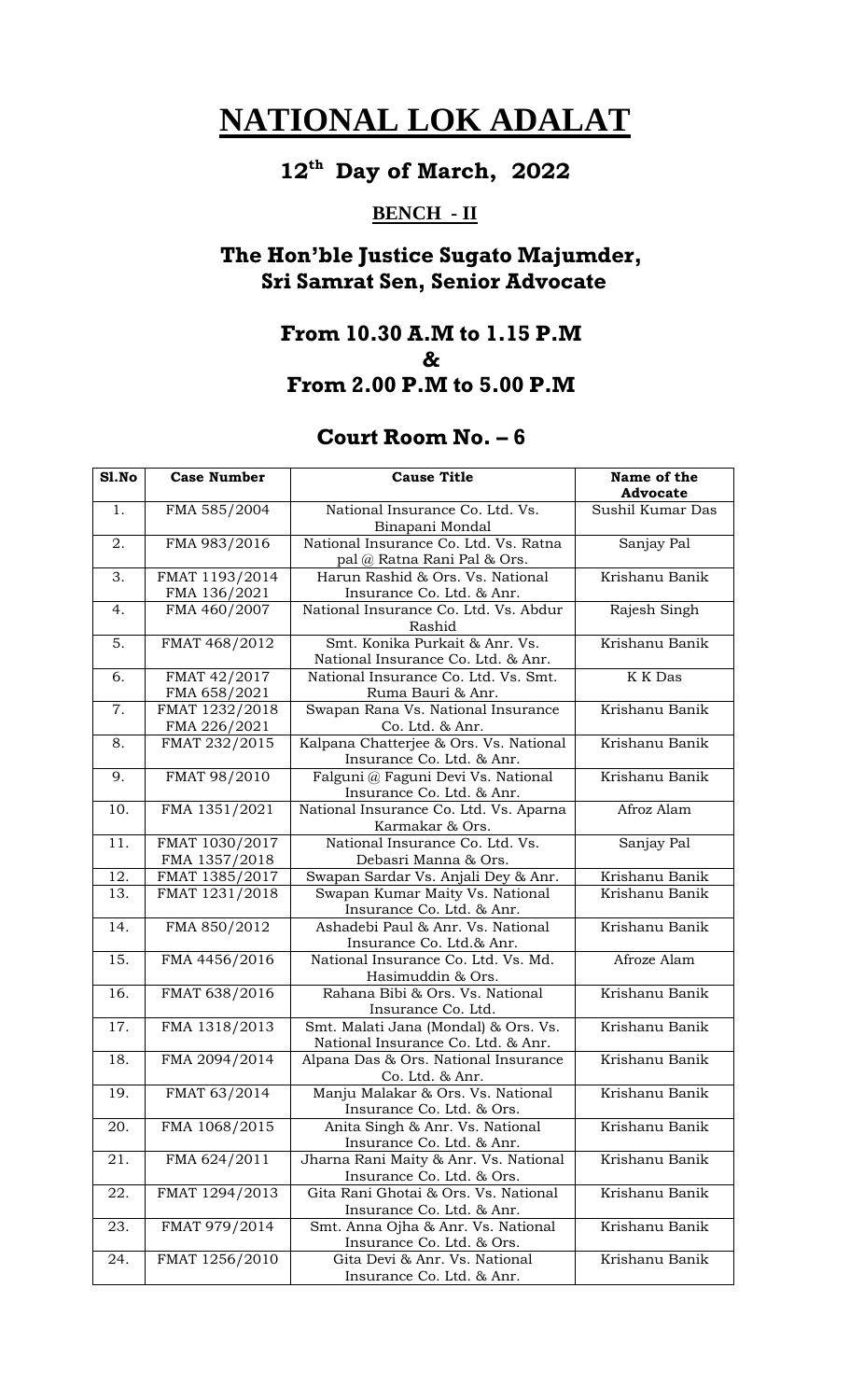| 25. | FMA 173/2011                   | Nasira Begum & Ors. Vs. National                                     | Krishanu Banik          |
|-----|--------------------------------|----------------------------------------------------------------------|-------------------------|
| 26. | FMA 249/2012                   | Insurance Co. Ltd. & Anr.<br>Rahena Bewa & Ors. Vs. National         | Krishanu Banik          |
|     |                                | Insurance Co. Ltd. & Anr.                                            |                         |
| 27. | FMA 3914/2014                  | Sayara Bibi & Ors. Vs. National<br>Insurance Co. Ltd. & Ors.         | Krishanu Banik          |
| 28. | FMAT 1402/2010                 | Prabhati Jana & Ors. Vs. National                                    | Krishanu Banik          |
| 29. | FMA 847/2012                   | Insurance Co. Ltd. & Ors.<br>National Insurance Co. Ltd. Vs.         | Sanjay Paul             |
|     |                                | Tanusri Basak & Ors.                                                 |                         |
| 30. | FMA 582/2020                   | Anita Senapati & Ors. Vs. National<br>Insurance Co. Ltd. & Anr.      | Krishanu Banik          |
| 31. | FMAT 76/2013                   | Sk. Nurjamal & Anr. Vs. National                                     | Krishanu Banik          |
| 32. | FMA 327/2011                   | Insurance Co. Ltd. & Anr.<br>Sefali Mahato & Anr. Vs. National       | Krishanu Banik          |
|     |                                | Insurance Co. Ltd. & Anr.                                            |                         |
| 33. | FMA 540/2011                   | Saraswati Mahato & Ors. Vs. National<br>Insurance Co. Ltd. & Ors.    | Krishanu Banik          |
| 34. | FMA 2669/2015                  | Monoranjan Mahanta & Anr. Vs.                                        | Krishanu Banik          |
|     |                                | National Insurance Co. Ltd. & Anr.                                   | Krishanu Banik          |
| 35. | FMA 447/2011                   | Mukul Laha & Anr. Vs. National<br>Insurance Co. Ltd. & Anr.          |                         |
| 36. | FMA 957/2011                   | Rina Duley & Ors. Vs. National                                       | Krishanu Banik          |
| 37. | FMAT 511/2018                  | Insurance Co. Ltd. & Ors.<br>Rita Roy & Ors. Vs. National Insurance  | Krishanu Banik          |
|     |                                | Co. Ltd. & Anr.                                                      |                         |
| 38. | FMAT 1109/2015                 | Mira Biswas & Anr. Vs. National<br>Insurance Co. Ltd. & Ors.         | Krishanu Banik          |
| 39. | FMAT 843/2014                  | Sk. Sona & Anr. Vs. National                                         | Krishanu Banik          |
| 40. | FMA 2018/2013                  | Insurance Co. Ltd. & Ors.<br>Sandhya Ruidas & Ors. Vs. National      | Krishanu Banik          |
|     |                                | Insurance Co. Ltd. & Ors.                                            |                         |
| 41. | FMAT 395/2015                  | Sheela Kuiti & Ors. Vs. National<br>Insurance Co. Ltd. & Ors.        | Krishanu Banik          |
| 42. | FMA 1775/2015                  | Sahasrangshu Das @ Sahasmanshu                                       | Krishanu Banik          |
|     |                                | Das & Ors. Vs. National Insurance Co.<br>Ltd. & Anr.                 |                         |
| 43. | FMAT 1122/2018                 | National Insurance Co. Ltd. Vs. Gita                                 | Rajesh Singh            |
| 44. | FMA 1138/2021<br>FMA 1118/2013 | Rani & Anr.<br>Satya Nayek @ Sourav Nayek Vs.                        | Krishanu Banik          |
|     |                                | National Insurance Co. Ltd. & Anr.                                   |                         |
| 45. | FMAT 1346/2010                 | Joydip Ghosh Vs. National Insurance<br>Co. Ltd. & Anr.               | Krishanu Banik          |
| 46. | FMAT 836/2014                  | Rekha Mondal & Anr. Vs. National                                     | Krishanu Banik          |
| 47. | FMA 553/2011                   | Insurance Co. Ltd. & Ors.<br>Smt Sumitra Mahato & Anr. Vs.           | Krishanu Banik          |
|     |                                | National Insurance Co. Ltd. & Anr.                                   |                         |
| 48. | FMA 543/2014                   | Sri Ram Chandra Manish Vs. National<br>Insurance Co. Ltd. & Anr.     | Krishanu Banik          |
| 49. | FMA 24/2015                    | Abhrajit Roy Vs. National Insurance                                  | Krishanu Banik          |
| 50. | FMAT 1037/2010                 | Co. Ltd. & Ors.<br>Anowara Begum & Anr. Vs. National                 | Krishanu Banik          |
|     |                                | Insurance Co. Ltd. & Anr.                                            |                         |
| 51. | FMAT 270/2014<br>FMA 1779/2014 | National Insurance Co. Ltd. Vs. Bapi<br>Manna & Anr.                 | Parimal Kumar<br>Pahari |
| 52. | FMA 233/2011                   | Abdul Mannan Vs. National Insurance                                  | Krishanu Banik          |
| 53. | FMAT 467/2018                  | Co. Ltd. & Anr.<br>National Insurance Co. Ltd. Vs.                   | Sanjay Paul             |
|     | FMA 923/2021                   | Anando Kumar Biswas & Anr.                                           |                         |
| 54. | FMA 1030/2010                  | Kakali Singh & Anr. Vs. National<br>Insurance Co. Ltd. & Anr.        | Krishanu Banik          |
| 55. | FMA 513/2011                   | Sushil Mandal Vs. National Insurance                                 | Krishanu Banik          |
| 56. | FMAT 854/2012                  | Co. Ltd. & Ors.<br>Debabrata Jana Vs. National Insurance             | Krishanu Banik          |
|     |                                | Co. Ltd. & Anr.                                                      |                         |
| 57. | FMAT 1056/2011                 | Dilip Kumar Das @ Kalo Das Vs.<br>National Insurance Co. Ltd. & Anr. | Krishanu Banik          |
| 58. | FMAT 1296/2009                 | National Insurance Co. Ltd. Vs.                                      | Parimal Kumar           |
|     |                                | Krishna @ Krishna Pada Chowdhury &                                   | Pahari                  |
| 59. | FMAT 634/2017                  | Ors.<br>Anjana Ghosh & Ors. National                                 | Krishanu Banik          |
|     |                                | Insurance Co. Ltd. & Ors.                                            |                         |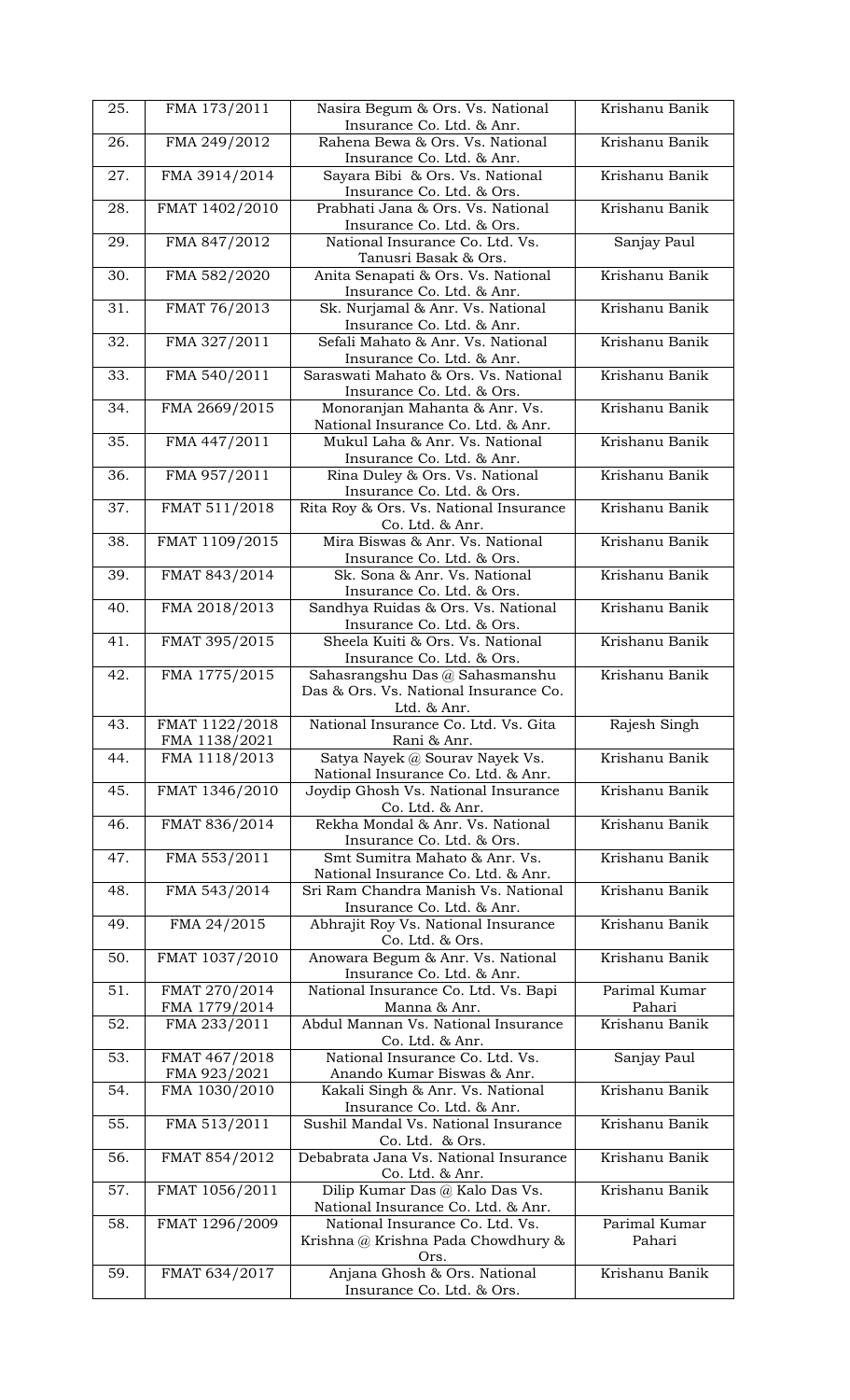| 60. | FMA 719/2012                  | Sona @ Sova Saha & Anr. Vs. National<br>Insurance Co. Ltd. & Ors.                                              | Krishanu Banik                |
|-----|-------------------------------|----------------------------------------------------------------------------------------------------------------|-------------------------------|
| 61. | FMA 469/2011                  | Chunnalal @ Chunlal Balmiki Vs.<br>National Insurance Co. Ltd. & Anr.                                          | Krishanu Banik                |
| 62. | FMAT 837/2012                 | Rabindra Nath Maiti Vs. National<br>Insurance Co. Ltd. & Anr.                                                  | Krishanu Banik                |
| 63. | FMA 2400/2014                 | National Insurance Co. Ltd. Vs.<br>Basanti Bhuniya & Anr.                                                      | Parimal Kumar<br>Pahari       |
| 64. | FMAT 1174/2012                | Rabindra Nath Patra Vs. National<br>Insurance Co. Ltd. & Anr.                                                  | Krishanu Banik                |
| 65. | FMAT 1370/2014                | National Insurance Co. Ltd. Vs. Karuna                                                                         | Saibalendu<br><b>Bhowmick</b> |
| 66. | FMA 161/2006                  | Gumatya & Ors.<br>National Insurance Co. Ltd. Vs.                                                              | Krishanu Banik                |
| 67. | FMAT 870/2010                 | Golabari Bibi<br>Md. @ Mohahammad Sofi @ Shafi Vs.                                                             | Krishanu Banik                |
| 68. | FMA 463/2011                  | National Insurance Co. Ltd. & Anr.<br>Salam Sk. (Minor) Represented By<br>Fakiran Nadap Vs. National Insurance | Krishanu Banik                |
| 69. | FMA 1583/2008                 | Co. Ltd. & Anr.<br>National Insurance Co. Ltd. Vs. Hasna                                                       | <b>MP</b> Chakraborty         |
| 70. | FMA 402/2017                  | Banu & Ors.<br>National Insurance Co. Ltd. Vs. Sk.                                                             | Parimal Kumar                 |
| 71. |                               | Samad & Anr.                                                                                                   | Pahari<br>Krishanu Banik      |
|     | FMA 1088/2013                 | Sanjay Patra Vs. National Insurance<br>Co. Ltd. & Anr.                                                         |                               |
| 72. | FMAT 846/2012                 | Shyamapada Kuilya Vs. National<br>Insurance Co. Ltd. & Ors.                                                    | Krishanu Banik                |
| 73. | F.M.A 238/2012                | Sumona Mondal Vs. National<br>Insurance Co. Ltd. & anr.                                                        | Krishanu Banik                |
| 74. | FMAT 856/2012                 | Minor Rumpa Maity & Ors. Vs.<br>National Insurance Co. Ltd. & Ors.                                             | Krishanu Banik                |
| 75. | FMA 1313/2012                 | National Insurance Co. Ltd. Vs. Bina<br>Das & Ors.                                                             | Parimal Kumar<br>Pahari       |
| 76. | FMAT 598/2018<br>FMA 446/2021 | Rama Paikara & Anr. Vs. National<br>Insurance Co. Ltd. & anr.                                                  | Krishanu Banik                |
| 77. | FMA 2473/2005                 | National Insurance Co. Ltd. Vs Gita<br>Jana                                                                    | Deb Narayan Roy               |
| 78. | FMAT 1696/2005                | Doly Roy. Vs. National Insurance Co.<br>Ltd.                                                                   | Krishanu Banik                |
| 79. | FMA 203/2007                  | National Insurance Co. Ltd. Vs. Minati<br>Maity                                                                | Parimal Kumar<br>Pahari       |
| 80. | FMA 2429/2014                 | National Insurance Co. Ltd. Vs.<br>Jamuna Hasda & Ors                                                          | Parimal Kumar<br>Pahari       |
| 81. | FMAT 1258/2010                | Nityaranjan Chakraborty. Vs. National<br>Insurance Co. Ltd. & anr.                                             | Krishanu Banik                |
| 82. | FMAT 168/2012                 | Nila Das @ Nila Ruidas Vs. National<br>Insurance Co. Ltd. & anr.                                               | Krishanu Banik                |
| 83. | FMA 791/2007                  | National Insurance Company Ltd. Vs.<br>Arati Samanta                                                           | Abhijit<br>Gangopadhyay       |
| 84. | FMA 1310/2009                 | Asit Ghosh & Ors. Vs. National<br>Insurance Co. Ltd. & Anr.                                                    | Krishanu Banik                |
| 85. | FMA 1289/2009                 | Manjit Kaur & Ors. Vs. National<br>Insurance Co. Ltd. & Anr.                                                   | Krishanu Banik                |
| 86. | FMAT 1855/2009                | Arup Das @ Arup Kumar Das Vs.<br>National Insurance Co. Ltd. & Anr.                                            | Krishanu Banik                |
| 87. | FMAT 975/2010                 | Nimbala Sanyasi @ Nirmala Sanyasi &<br>Anr. Vs. National Insurance Co. Ltd &                                   | Krishanu Banik                |
| 88. | FMAT 1845/2002                | Anr.<br>Sandhya Sutradhar & Ors. Vs.<br>National Insurance Co. Ltd.                                            | Krishanu Banik                |
| 89. | FMA 925/2008                  | Manawara Bibi & Ors. Vs. National<br>Insurance Co. Ltd.                                                        | Krishanu Banik                |
| 90. | FMAT 1373/2011                | Kailash Mondal & Anr. Vs. National<br>Insurance Co. Ltd. & Ors.                                                | Krishanu Banik                |
| 91. | FMA 327/2009                  | Snehalata Makar & Ors. Vs. National<br>Insurance Co. Ltd. & Anr.                                               | Krishanu Banik                |
| 92. | FMA 97/2007                   | Sanatan Mal & Anr. Vs. National<br>Insurance Co. Ltd.                                                          | Krishanu Banik                |
| 93. | FMAT 104/2008                 | Alkuma Bibi & Ors. Vs. National<br>Insurance Co. Ltd. & Anr.                                                   | Krishanu Banik                |
| 94. | FMA 935/2011                  | Minor Goutam Pradhan Vs. National<br>Insurance Co. Ltd. & Anr.                                                 | Krishanu Banik                |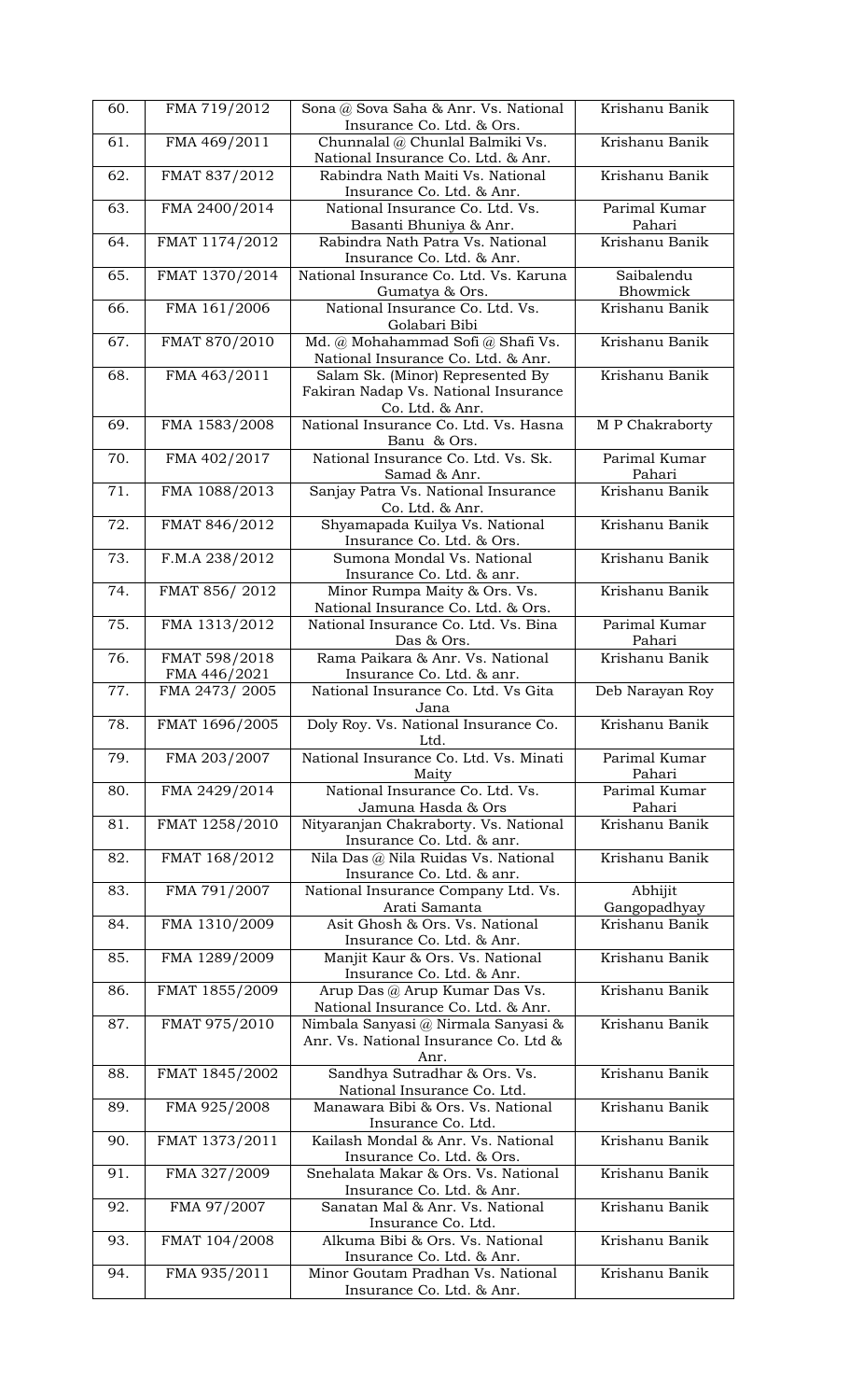| 95.  | FMAT 1874/2009 | Shila Roy & Ors. Vs. National          | Krishanu Banik |
|------|----------------|----------------------------------------|----------------|
|      |                | Insurance Co. Ltd. & Ors.              |                |
| 96.  | FMA 1340/2008  | Sarwan @ Sarban Kumar Roy Vs.          | Krishanu Banik |
|      |                | National Insurance Co. Ltd.            |                |
| 97.  | FMA 2594/2013  | Baddi Nath Hansda & Anr. Vs.           | Krishanu Banik |
|      |                | National Insurance Co. Ltd.            |                |
| 98.  | FMA 1073/2010  | Angur Roy & Anr. Vs. National          | Krishanu Banik |
|      |                | Insurance Co. Ltd. & Anr.              |                |
| 99.  | FMA 1576/2008  | Amal Kumar Ghosh Vs. National          | Krishanu Banik |
|      |                | Insurance Co. Ltd.                     |                |
| 100. | FMA 791/2007   | National Insurance Co. Ltd. Vs. Arati  | Abhijit        |
|      |                | Samanta                                | Gangopadhyay   |
| 101. | FMAT 160/2002  | Debjani Mallick Vs. National Insurance | Krishanu Banik |
|      |                | Co. Ltd.                               |                |
| 102. | FMA 308/2007   | Harisadhan Kundu & Anr. Vs. National   | Krishanu Banik |
|      |                | Insurance Co. Ltd.                     |                |
| 103. | FMAT 119/2008  | Surya Kumar Singha @ Surya Kanti       | Krishanu Banik |
|      |                | Singha & Ors. Vs. National Insurance   |                |
|      |                | Co. Ltd. & Anr.                        |                |
|      |                |                                        |                |
| 104. | FMA 1105/2008  | Keya Barik & Ors. Vs. National         | Krishanu Banik |
|      |                | Insurance Co. Ltd. & Anr.              |                |
| 105. | FMAT 1141/2006 | Hari Mahato & Ors. Vs. National        | Krishanu Banik |
|      |                | Insurance Co. Ltd.                     |                |
| 106. | FMAT 1142/2006 | Dropadi Devi & anr. Vs. National       | Krishanu Banik |
|      |                | Insurance Co. Ltd.                     |                |
| 107. | FMA 249/2010   | Kanai Ghosh Vs. National Insurance     | Krishanu Banik |
|      |                | Co. Ltd. & Anr.                        |                |
| 108. | FMA 2636/2007  | Chhabi Patra & Anr. Vs. National       | Krishanu Banik |
|      |                | Insurance Co. Ltd. & Anr.              |                |
| 109. | FMA 267/2009   | Bistu Ghosh Vs. National Insurance     | Krishanu Banik |
|      |                | Co. Ltd. & Anr.                        |                |
| 110. | FMAT 2698/2003 | Chitta Rajnaj Das Vs. National         | Krishanu Banik |
|      |                | Insurance Co. Ltd.                     |                |
| 111. | FMA 395/2010   | Biswajit Bera Vs. National Insurance   | Krishanu Banik |
|      |                | Co. Ltd. & Anr.                        |                |
| 112. | FMA 2650/2007  | Aloke Sarkar Vs. National Insurance    | Krishanu Banik |
|      |                | Co. Ltd.                               |                |
| 113. | FMA 2354/2004  | Chhaya Patra Vs. National Insurance    | Krishanu Banik |
|      |                | Co. Ltd.                               |                |
| 114. | FMA 658/2010   | Chhya Rani Chakraborty & Ors. Vs.      | Krishanu Banik |
|      |                | National Insurance Co. Ltd.            |                |
| 115. | FMAT 4253/2006 | Basumati Maji & Anr. Vs. Bikash        | Krishanu Banik |
|      |                | Pramanick                              |                |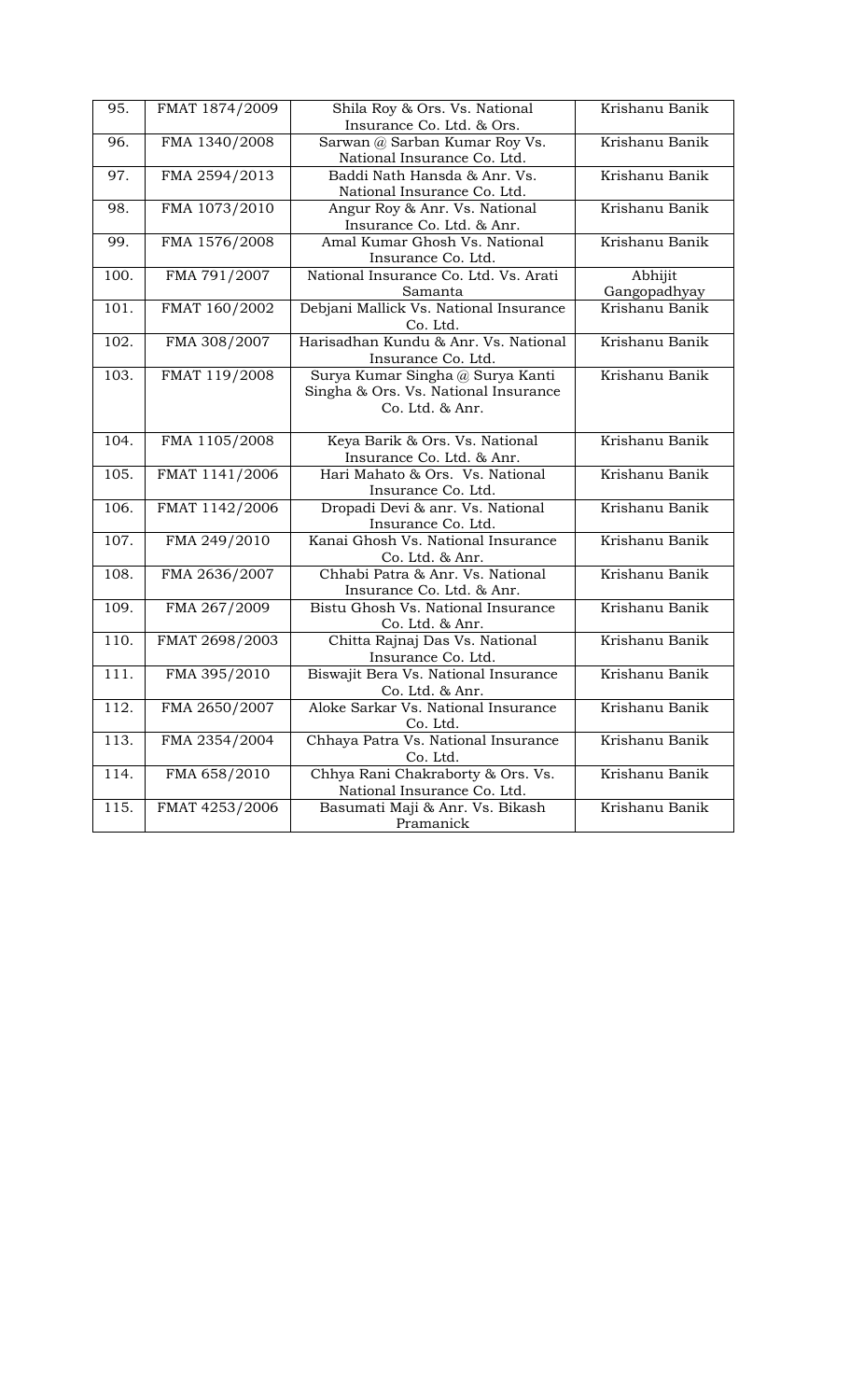#### **12 th Day of March, 2022**

## **BENCH - III**

## **The Hon'ble Justice Bibhas Ranjan De, Sri Vipul Kundalia, Learned Advocate**

## **From 10.30 A.M to 1.15 P.M & From 2.00 P.M to 5.00 P.M**

| S1.No | <b>Case Number</b> | <b>Cause Title</b>                                                 | Name of the<br><b>Advocate</b> |
|-------|--------------------|--------------------------------------------------------------------|--------------------------------|
| 1.    | FMAT 20/2014       | Namita Fadikar & Anr. Vs. National                                 |                                |
|       |                    | Insurance Co. Ltd. & Anr.                                          | Jayanta Mondal                 |
| 2.    | FMAT 1559/2013     | Chotti Begam & Ors. Vs. National                                   | Jayanta Mondal                 |
|       |                    | Insurance Co. Ltd. & Anr.                                          |                                |
| 3.    | FMAT 1557/2013     | Basanti Mandi & Ors. Vs. National                                  | Jayanta Mondal                 |
|       |                    | Insurance Co. Ltd. & Anr.                                          |                                |
| 4.    | FMA 492/2006       | Swapan Roy & Anr. Vs. Div. Manager,<br>National Insurance Co. Ltd. | Saidur Rahaman                 |
| 5.    | FMAT 394/2021      | Pratima Adhikary & Anr. Vs. National                               | Subhankar Mondal               |
|       |                    | Insurance Co. Ltd. & Anr.                                          |                                |
| 6.    | FMAT 392/2021      | Rekha Rani Samanta & Anr. Vs.                                      | Subhankar Mondal               |
|       |                    | National Insurance Co. Ltd. & Anr.                                 |                                |
| 7.    | FMAT 360/2021      | Tapasi Bera & Anr. Vs. National                                    | Subhankar Mondal               |
|       |                    | Insurance Co. Ltd. & Anr.                                          |                                |
| 8.    | FMAT 765/2021      | Bimal Chandra Das Vs. National                                     | Subhankar Mondal               |
|       |                    | Insurance Co. Ltd. & Anr.                                          |                                |
| 9.    | FMA 1271/2021      | Santoshi Jana & Ors. Vs. National                                  | Subhankar Mondal               |
|       |                    | Insurance Co. Ltd. & Anr.                                          |                                |
| 10.   | FMAT 809/2021      | Sakuntala Maity & Ors. Vs. National                                | Subhankar Mondal               |
|       |                    | Insurance Co. Ltd. & Anr.                                          |                                |
| 11.   | FMAT 766/2021      | Sulekha Singh & Anr. Vs. National                                  | Subhankar Mondal               |
|       |                    | Insurance Co. Ltd. & Anr.                                          |                                |
| 12.   | FMAT 754/2021      | Karnadhar Mondal Vs. National                                      | Subhankar Mondal               |
|       |                    | Insurance Co. Ltd. & Anr.                                          |                                |
| 13.   | FMAT 655/2021      | National Insurance Co. Ltd. Vs. Ganga                              | Rajesh Singh                   |
|       |                    | Mallik & Ors.                                                      |                                |
| 14.   | FMA 319/2018       | National Insurance Co. Ltd. Vs. Smt.                               | Sanjay Paul                    |
|       |                    | Jyoti @ Jyoty Das & Ors.                                           |                                |
| 15.   | FMA 2599/2016      | National Insurance Co. Ltd. Vs.                                    | Parimal Kumar                  |
| 16.   | FMAT 725/2021      | Narayan Ghosh<br>Mayna Mondal & Anr. Vs. National                  | Pahari<br>Muktokesh Das        |
|       |                    | Insurance Co. Ltd. & Ors.                                          |                                |
| 17.   | FMAT 298/2019      | Siddheswar Mondal & Anr. Vs.                                       | Muktokesh Das                  |
|       |                    | National Insurance Co. Ltd. & Anr.                                 |                                |
| 18.   | FMAT 794/2021      | Amita Saha & Anr. Vs. National                                     | Muktokesh Das                  |
|       |                    | Insurance Co. Ltd. & Ors.                                          |                                |
| 19.   | <b>FMAT</b>        | Tandrani Das & Anr. Vs. National                                   | Jayanta Banerjee               |
|       | (MV)43/2022        | Insurance Co. Ltd. & Anr.                                          |                                |
| 20.   | FMA 1351/2021      | National Insurance Co. Ltd. Vs. Aparna                             | Afroz Alam                     |
|       |                    | Karmakar & Ors.                                                    |                                |
| 21.   | FMAT 1030/2017     | National Insurance Co. Ltd. Vs.                                    | Sanjay Pal                     |
|       | FMA 1357/2018      | Debasri Manna & Ors.                                               |                                |
| 22.   | FMAT 42/2017       | National Insurance Co. Ltd. Vs. Smt.                               | <b>K</b> K Das                 |
|       | FMA 658/2021       | Ruma Bauri & Anr.                                                  |                                |
|       |                    |                                                                    |                                |
| 23.   | FMA 4456/2016      | National Insurance Co. Ltd. Vs. Md.                                | Afroze Alam                    |
|       |                    | Hasimuddin & Ors.                                                  |                                |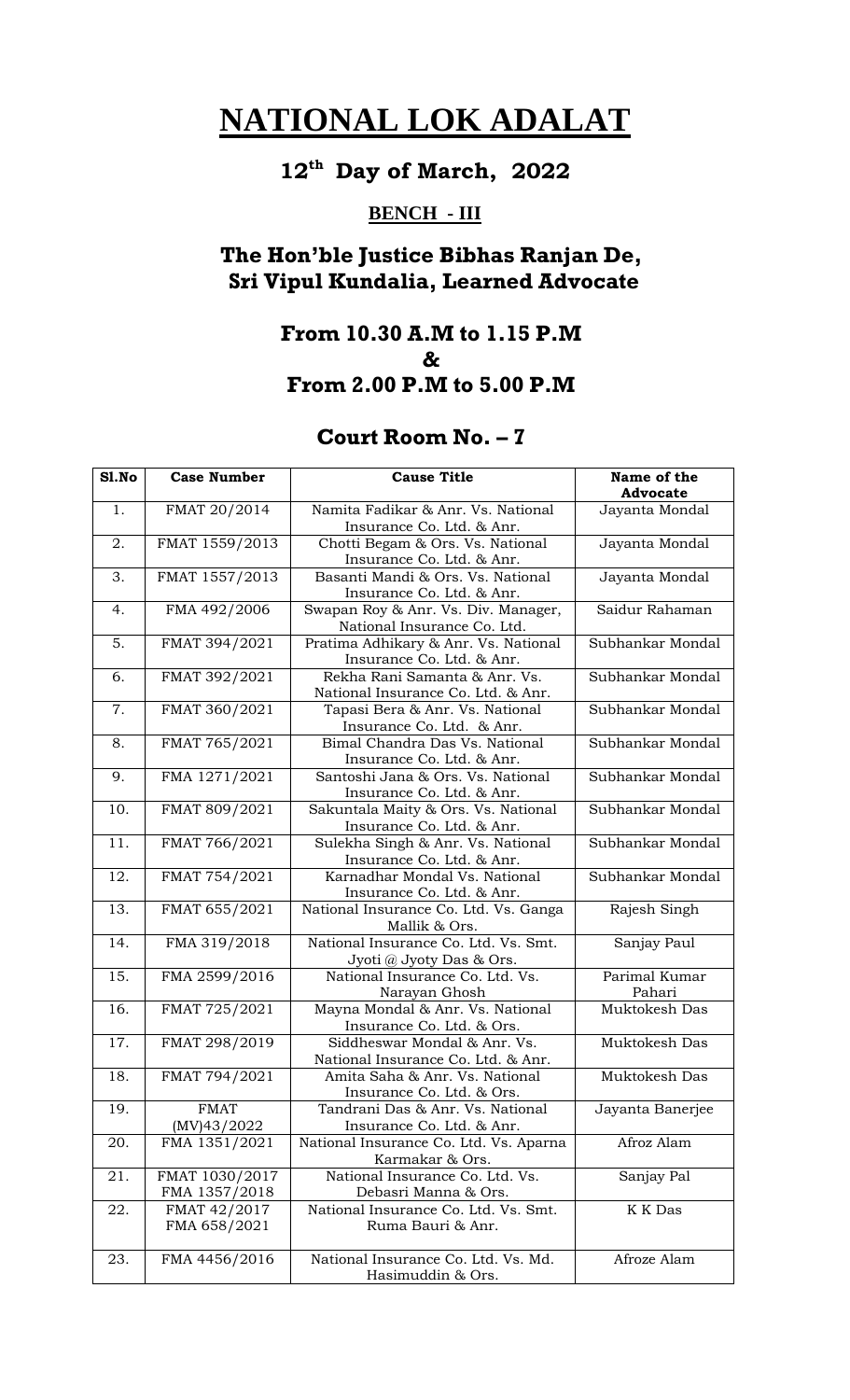| 24. | FMAT 1122/2018                 | National Insurance Co. Ltd. Vs. Gita                                     | Rajesh Singh                        |
|-----|--------------------------------|--------------------------------------------------------------------------|-------------------------------------|
| 25. | FMA 1138/2021<br>FMAT 270/2014 | Rani & Anr.<br>National Insurance Co. Ltd. Vs. Bapi                      | Parimal Kumar                       |
|     | FMA 1779/2014                  | Manna & Anr.                                                             | Pahari                              |
| 26. | FMAT 467/2018<br>FMA 923/2021  | National Insurance Co. Ltd. Vs.<br>Anando Kumar Biswas & Anr.            | Sanjay Paul                         |
| 27. | FMAT 1296/2009                 | National Insurance Co. Ltd. Vs.                                          | Parimal Kumar                       |
|     |                                | Krishna @ Krishna Pada Chowdhury &                                       | Pahari                              |
| 28. | FMAT 1294/2013                 | Ors.<br>Gita Rani Ghotai & Ors. Vs. National                             | Krishanu Banik                      |
|     |                                | Insurance Co. Ltd. & Anr.                                                |                                     |
| 29. | FMAT 979/2014                  | Smt. Anna Ojha & Anr. Vs. National<br>Insurance Co. Ltd. & Ors.          | Krishanu Banik                      |
| 30. | FMA 914/2013                   | Bijoli Das & Anr. Vs. National                                           | Krishanu Banik                      |
|     |                                | Insurance Co. Ltd. & Anr.                                                |                                     |
| 31. | FMAT 1056/2011                 | Dilip Kumar Das @ Kalo Das Vs.<br>National Insurance Co. Ltd. & Anr.     | Krishanu Banik                      |
| 32. | FMA 351/2004                   | Susila Mandal Vs. Div Manager,                                           | Krishanu Banik                      |
| 33. | FMAT 859/2012                  | National Insurance Co. Ltd.<br>Smt. Barnali Sahani & Anr. Vs.            | Krishanu Banik                      |
|     |                                | National Insurance Co. Ltd. & Ors.                                       |                                     |
| 34. | FMA 1042/2015                  | Meher Ali Pakhira & Ors. Vs. National                                    | Krishanu Banik                      |
| 35. | FMA 1177/2008                  | Insurance Co. Ltd. & Ors.<br>Sabita Rani Das & Ors. Vs. National         | Krishanu Banik                      |
|     |                                | Insurance Co. Ltd. & Anr.                                                |                                     |
| 36. | FMA 458/2013                   | Supriya Maity & Ors. Vs. National<br>Insurance Co. Ltd. & Ors.           | Krishanu Banik                      |
| 37. | FMA 763/2013                   | Nemai Adhikary Vs. National Insurance                                    | Krishanu Banik                      |
| 38. | FMA 374/2006                   | Co. Ltd. & Anr.<br>Ashis Mukherjee Vs. National                          | Krishanu Banik                      |
|     |                                | Insurance Co. Ltd.                                                       |                                     |
| 39. | FMA 764/2011                   | Rita Choudhury & Ors. Vs. National                                       | Krishanu Banik                      |
| 40. | FMA 842/2019                   | Insurance Co. Ltd. & Anr.<br>National Insurance Co. Ltd. Vs.             | <b>K</b> K Das                      |
|     |                                | Sulekha Pramanik & Anr.                                                  |                                     |
| 41. | FMA 2420/2014                  | National Insurance CO. Ltd. Vs.<br>Prabhat Mondal @ Prabhat Kumar        | Parimal Kr. Pahari                  |
|     |                                | Mondal & Anr.                                                            |                                     |
| 42. | FMAT 1477/2011                 | Chapala Biswas & Ors. Vs. National<br>insurance Co. Ltd.                 | Saidur Rahaman                      |
| 43. | FMAT 1347/2019                 | Binati Roy Vs. National Insurance Co.                                    | Sandip                              |
| 44. | FMAT(MV)71/2022                | Ltd.<br>Shefali Chowdhury & Anr. Vs. Bajaj                               | Bandopadhyay<br>Muktokesh Das       |
|     |                                | Allianz General Insurance Co. Ltd.                                       |                                     |
| 45. | FMAT(MV)61/2022                | Bishnupada Paul Vs. Bajaj Allianz                                        | Subhankar Mondal                    |
| 46. | FMA 962/2019                   | General Insurance Co. Ltd. & Anr.<br>Bajaj Allianz General Insurance Co. | Rajesh Singh                        |
|     |                                | Ltd. Vs. Mejhren Rebhan @ Tirkey &                                       |                                     |
| 47. | FMA 1298/2010                  | Ors.<br>Bajaj Allianz General Insurance Co.                              | Paritosh Sinha                      |
|     |                                | Ltd. Vs. Baby Mandal & Ors.                                              |                                     |
| 48. | FMAT 1351/2013                 | Bablu Das Bairagya Vs. Dibakar<br>Mukherjee                              | Sattwik<br>Bhattacharya             |
| 49. | FMA 1585/2017                  | Bajaj Allianz General Insurance Co.                                      | Rajesh Singh                        |
| 50. | FMAT 661/2017                  | Ltd. Vs. Kohinur Bibi & Ors.                                             | Rajesh Singh                        |
|     |                                | Bajaj Allianz General Insurance Co.<br>Ltd. Vs. Shyamali Das & Ors.      |                                     |
| 51. | FMAT 837/2017                  | Bajaj Allianz General Insurance Co.                                      | Rajesh Singh                        |
| 52. | FMA 1900/2014                  | Ltd. Vs. Suman Bhawal & Anr.<br>Hayna Mandal & Ors. Vs. Bajaj Allianz    | Saidur Rahaman                      |
|     |                                | General Insurance Co. Ltd. & Anr.                                        |                                     |
| 53. | FMAT 1446/2014                 | Sutanu Dutta Vs. Bajaj Allianz General<br>Insurance Co. Ltd. & Ors.      | <b>Uday Sankar</b><br>Chattopadhyay |
| 54. | FMAT 230/2014                  | Saran Kaur Vs. Sonali Bibi & Anr.                                        | Debajyoti Goswami                   |
| 55. | FMAT 293/2019                  | Ratan Mondal Vs. Bajaj Allianz General<br>Insurance Co. Ltd. & Anr.      | Subhankar Mondal                    |
| 56. | FMA 661/2021<br>FMAT 97/2020   | Seli Bibi @ Seli & Ors. Vs. Bajaj Allianz                                | Saidur Rahaman                      |
|     |                                | General Insurance Co. Ltd. & Anr.                                        |                                     |
| 57. | FMAT 528/2019                  | Bajaj Allianz General Insurance Co.<br>Ltd. Vs. Kalyani Raul & Ors.      | Rajesh Singh                        |
| 58. |                                |                                                                          |                                     |
|     | FMAT 1012/2019                 | Ajay Kumar Shaw vs. Bajaj Allianz<br>General Insurance Co. Ltd.          | Ashique Mondal                      |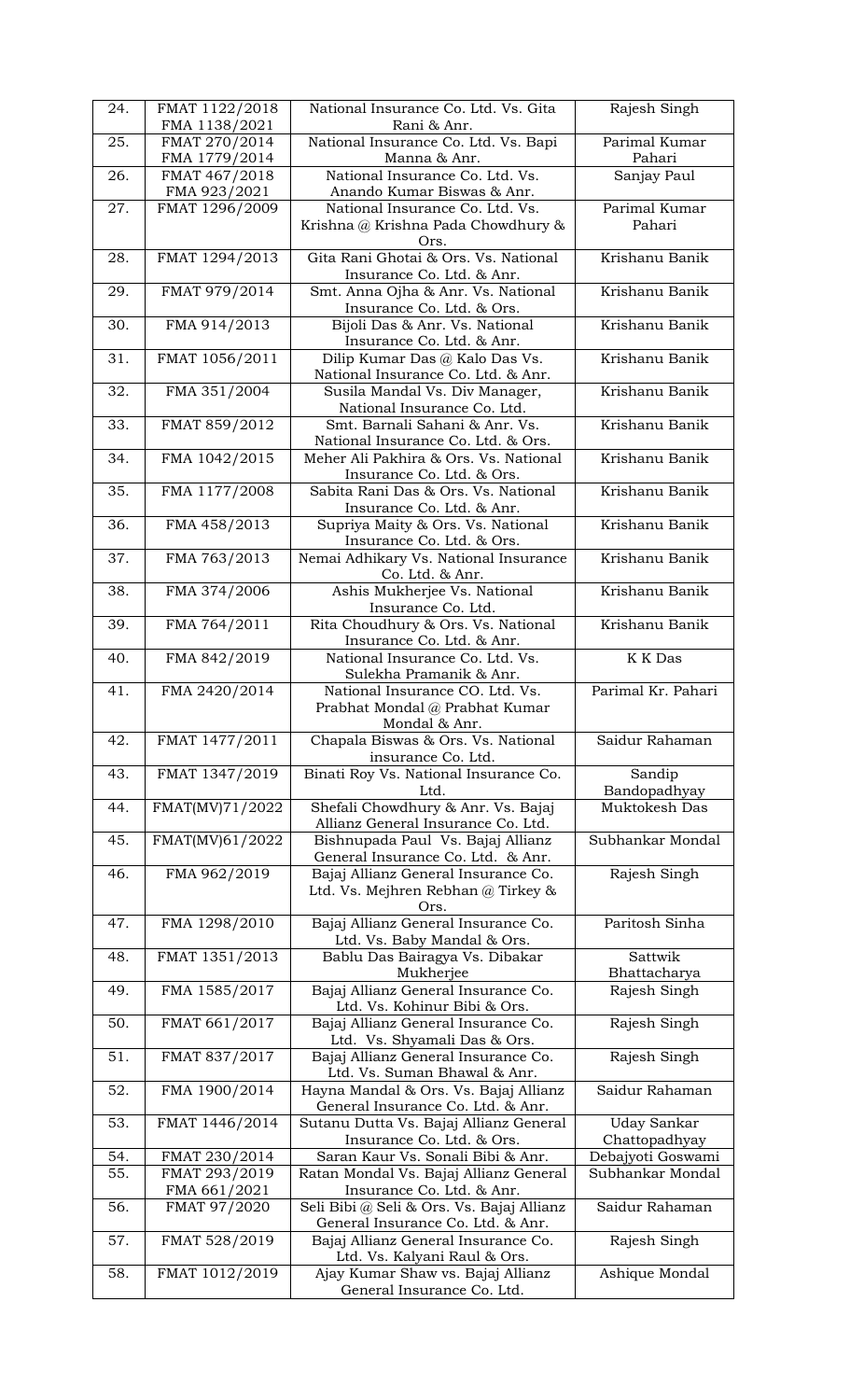| 59. | FMAT 588/2020  | Bajaj Allianz General Insurance Co.<br>Ltd. Vs. Rekha Biswas & Ors.         | Rajesh Singh            |
|-----|----------------|-----------------------------------------------------------------------------|-------------------------|
| 60. | FMA 1246/2012  | Minor Ishani Mukherjee Vs. Oriental                                         | Krishanu Banik          |
|     |                | insurance Co. Ltd.                                                          |                         |
| 61. | FMA 1195/2013  | Oriental Insurance Co. Ltd. Vs. Sri<br>Ganesh Chandra Mondal & Anr.         | Parimal Kumar<br>Pahari |
| 62. | FMA 2784/2015  | Oriental Insurance Co. Ltd. Vs. Bablu                                       | Parimal Kumar           |
|     |                | Biswas & Anr.                                                               | Pahari                  |
| 63. | FMA 258/2012   | Oriental Insurance Co. Ltd. Vs.                                             | Hasi Saha               |
|     |                | Basudev Ghosh & Anr.                                                        |                         |
| 64. | FMA 793/2008   | The Oriental Insurance Co. Ltd. Vs.                                         | Parimal Kumar           |
|     |                | Kamal Kumar Goswami & Ors.                                                  | Pahari                  |
| 65. | FMA 289/2013   | Oriental Insurance Co. Ltd. Vs.<br>Sahajan Khatun & Ors.                    | Parimal Kumar<br>Pahari |
| 66. | FMA 886/2012   | The Oriental Insurance Co. Ltd. Vs.                                         | Parimal Kumar           |
|     | With           | Mrs. Doly Das & Ors.                                                        | Pahari                  |
|     | FMA 885/2012   | The Oriental Insurance Co. Ltd. Vs.                                         |                         |
|     |                | Smt. Shanti Devi Prasad & Ors.                                              | Parimal Kumar<br>Pahari |
| 67. | FMA 199/2017   | The Oriental Insurance Co. Ltd. Vs.                                         | Parimal Kumar           |
|     |                | Laxmi Kanta Pal & Anr.                                                      | Pahari                  |
| 68. | FMA 81/2017    | The Oriental Insurance Co. Ltd. Vs.                                         | Rajesh Singh            |
|     |                | Jatika Roy & Ors.                                                           |                         |
| 69. | FMAT 1316/2011 | Oriental Insurance Co. Ltd. Vs. Nakul                                       | Sanjay Paul             |
|     |                | Sarkar @ Makul Darkar @ Makbul                                              |                         |
| 70. | FMAT 995/2012  | Sarkar & Ors.<br>Oriental Insurance Co. Ltd. Vs. Malati                     | Parimal Kumar           |
|     |                | Dolai & Ors.                                                                | Pahari                  |
| 71. | FMA 1222/2007  | Oriental Insurance Co. Ltd. Vs. Altab                                       | Parimal Kumar           |
|     |                | Molla & Anr.                                                                | Pahari                  |
| 72. | FMA 560/2012   | Oriental Insurance Co. Ltd. Vs. Basana                                      | Parimal Kumar           |
|     |                | <b>Biswas</b>                                                               | Pahari                  |
| 73. | FMA 3377/2016  | Taju Bibi & Anr. Vs. Divisional                                             | Krishanu Banik          |
| 74. | FMA 722/2021   | Manager, Oriental Insurance Co. Ltd.<br>Smt. Builtu Ghosh @ Bulti Ghosh Vs. | Krishanu Banik          |
|     |                | Oriental Insurance Co. Ltd. & Anr.                                          |                         |
| 75. | FMA 1246/2012  | Minor Ishani Mukherjee Vs. The                                              | Krishanu Banik          |
|     |                | Oriental Insurance Co. Ltd. & Ors.                                          |                         |
| 76. | FMAT 572/2017  | Oriental Insurance Co. Ltd. Vs. Manju                                       | Sanjay Paul             |
|     |                | Hazra & Ors.                                                                |                         |
| 77. | FMA 727/2021   | United India Insurance Co. Ltd. Vs.<br>Aparna Mete & Ors.                   | Parimal Kumar<br>Pahari |
| 78. | FMAT 576/2019  | Totan Ghosh Vs. United India                                                | Muktokesh Das           |
|     |                | Insurance Co. Ltd. & Anr.                                                   |                         |
| 79. | FMAT 1160/2014 | Arjina Sekh & Ors. Vs. United India                                         | Ali Imam Shah           |
|     |                | Insurance Co. Ltd.                                                          |                         |
| 80. | FMA 671/2016   | Murshida Khatun & Ors. Vs. United                                           | Krishanu Banik          |
|     |                | India Insurance Co. Ltd. & Anr.                                             |                         |
| 81. | FMA 2346/2005  | Abdulla Sk. & Ors. Vs. United India                                         |                         |
| 82. |                |                                                                             | Krishanu Banik          |
|     |                | Insurance Co. Ltd.                                                          |                         |
|     | FMA 147/2016   | Sarmila Singh & Anr. Vs. Reliance                                           | Sanat Kumar<br>Mullick  |
| 83. | FMAT 452/2020  | General Insurance Co. Ltd. & Anr.<br>Jaghwant Singh Vs. Jagtar Singh &      | Laltu Mohan Ghosh       |
|     |                | Anr.                                                                        |                         |
| 84. | FMAT 574/2019  | Sunil Kr. Roy @ Sunil Kr. Yadav Vs.                                         | Laltu Mohan Ghosh       |
|     |                | Pappu Yadav & Anr.                                                          |                         |
| 85. | FMAT 289/2018  | Pratima Ghosh & Anr. Vs. Reliance                                           | Ali Imam Shah           |
|     | FMA 648/2021   | General Insurance Co. Ltd. & Anr.                                           | Krishanu Banik          |
| 86. | FMA 1200/2011  | Santona Mondal & Ors. Vs. Reliance                                          |                         |
| 87. | FMAT 1244/2016 | General Insurance CO. Ltd. & Anr.<br>Pampa Malik & Ors. Vs. Subhasis        | Soumalya Ganguly        |
|     |                | Ganguly & Ors.                                                              |                         |
| 88. | FMAT(MV)4/2022 | Dalim Ghosh & Ors. Vs. Royal                                                | Muktokesh Das           |
|     |                | Sundaram General Insurance Co. Ltd.                                         |                         |
|     |                | & Anr.                                                                      |                         |
| 89. | FMA 1045/2015  | Deb Bahadur Khatri Vs. IFFCO TOKYO                                          | Krishanu Banik          |
| 90. |                | General Insurance Co. Ltd. & Ors.<br>IFFCO Tokio General Insurance Co.      |                         |
|     | FMAT 580/2018  | Ltd. Vs. Sakina Khatoon & Ors.                                              | Rajesh Singh            |
|     |                |                                                                             |                         |
| 91. | FMA 369/2021   | Paruli Roy & Anr. Vs. Shriram General<br>Insurance Co. Ltd. & Anr.          | Jayanta Mondal          |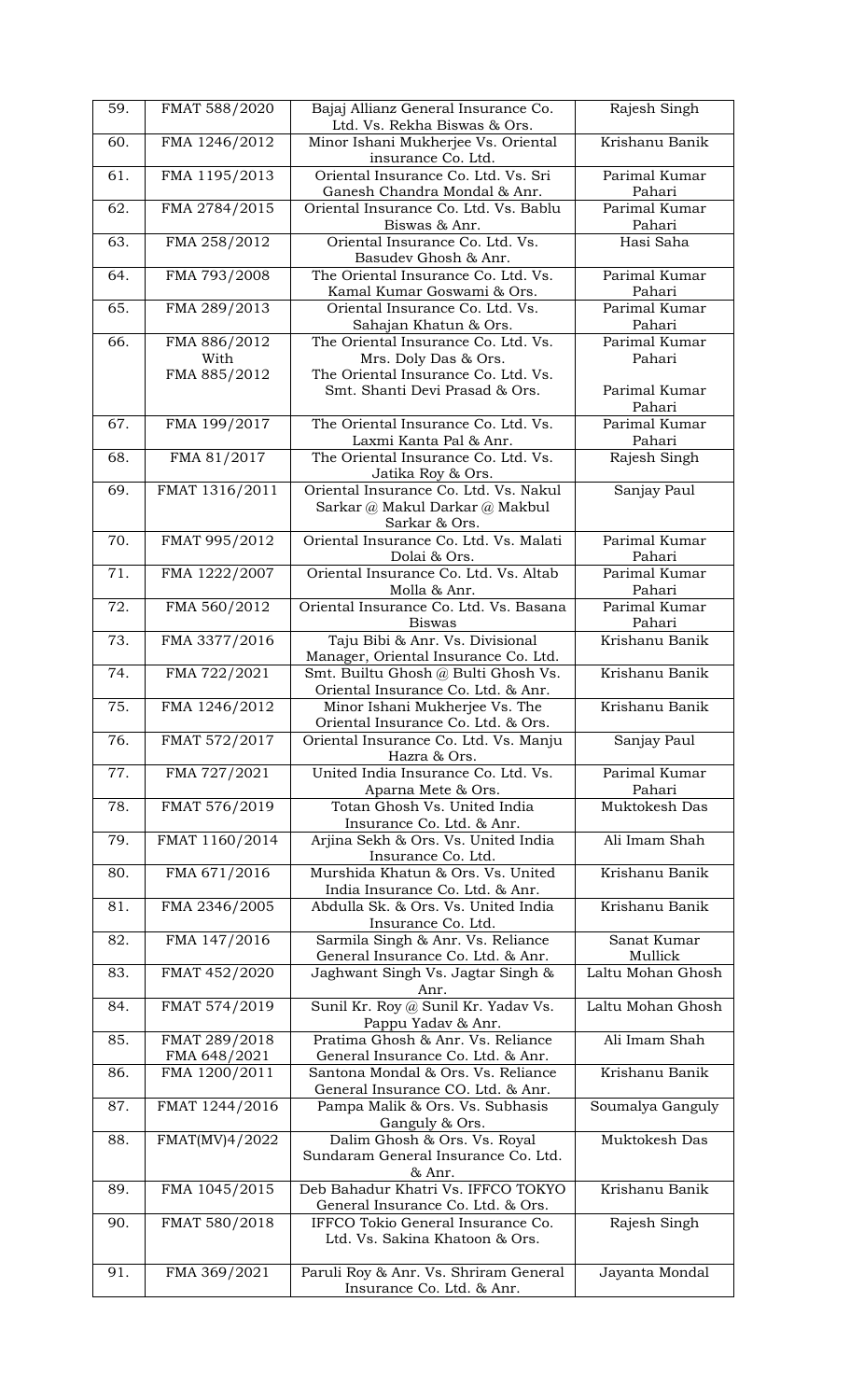| 92.  | FMAT 932/2016   | Central Reserve Police Force Vs. Lalit | Rajiv Lall         |
|------|-----------------|----------------------------------------|--------------------|
|      |                 | Kumar Mehra                            |                    |
| 93.  | FA 39/2019      | Land Acquisition Collector Vs. Akshay  | S Dhar             |
|      |                 | Kumar Khamarai                         |                    |
| 94.  | FMA 1667/2019   | Naimuddin Sk. & Ors. Vs. NHAI & Ors.   | Avishek Prasad     |
|      | With            |                                        |                    |
|      | FMAT 839/2019   | Jitendra Chandra Das & Ors. Vs. The    | Ramen Bose         |
|      | With            | National Highways Authority of India & |                    |
|      |                 | Anr.                                   |                    |
|      | FMA 587/2019    | The National Highways Authority of     |                    |
|      |                 |                                        |                    |
|      |                 | India Vs. Iunus Ali Mondal & Ors.      | Manika Roy         |
| 95.  | FMA 189/2022    | Sk. Abdul Mujid Vs. Partha Sarathi     | Soujanya           |
|      |                 | Manna & Ors.                           | Bandopadhyay       |
| 96.  | FMA 190/2022    | Tapan Kumar Sur Vs. Dipak Kumar        | Soujanya           |
|      |                 | Ghorai & Ors.                          | Bandopadhyay       |
| 97.  | FMAT 75/2021    | Tarapada Mal Vs. Madan Halder & Anr.   | Soujanya           |
|      |                 |                                        | Bandopadhyay       |
| 98.  | FMAT 176/2021   | Rocket Murmu Vs. Khairul Alam &        | Soujanya           |
|      |                 | Anr.                                   | Bandopadhyay       |
| 99.  | FMA 351/2005    | Binoda Bewa Vs. Ranjit Pr. Show        | Pervej Anam        |
| 100. | MAT 94/2019     | Monomoy Chakraborty Vs. D.M, Purba     | Amir Safique Molla |
|      |                 | Mardhaman & Ors.                       |                    |
| 101. | FMAT(MV)46/2022 | NBSTC Vs. Sosila Devi & Ors.           | Sanjay Paul        |
| 102. |                 | Santoshi Barman Vs. The New India      | Gobinda Saha       |
|      | FMAT 17/2021    |                                        |                    |
|      |                 | Assurance Co. Ltd. & Anr.              |                    |
| 103. | FMAT 7/2020     | Smt. Tanushree Mandal (Das) & Ors.     | Rajarshi Biswas    |
|      |                 | Vs. Md. Sakir & Anr.                   |                    |
| 104. | FMAT 4/2020     | Narayan Chandra Saha & Ors. Vs.        | Tamal Kumar Sen    |
|      |                 | National Insurance Co. Ltd. & Anr.     |                    |
| 105. | FMAT 52/2019    | Dipankar Sarkar Vs. National           | Tamal Kumar Sen    |
|      |                 | Insurance Co. Ltd. & Anr.              |                    |
| 106. | FMAT 28/2021    | Smt. Manjuri Rabidas & Anr. Vs.        | Tamal Kumar Sen    |
|      |                 | National Insurance Co. Ltd. & Anr.     |                    |
| 107. | FMAT 44/2021    | Jharna De Bhowmik Vs. National         | Tamal Kumar Sen    |
|      |                 | Insurance Co. Ltd. & Ors.              |                    |
| 108. | FMAT 42/2021    | Reliance General Insurance Co. Vs.     | Partha Bhowmick    |
|      |                 | Kanchan Paul & Ors.                    |                    |
| 109. | FMAT 33/2021    | Shriram General Insurance Co. Ltd.     | Partha Bhowmik     |
|      |                 |                                        |                    |
|      |                 | Vs. Smt. Chhaya Das & Ors.             |                    |
| 110. | FMAT 25/2021    | Sneha Dungarwal & Ors. Vs. New India   | Deborshi Dhar      |
|      |                 | Assurance Co. Ltd. & Anr.              |                    |
| 111. | WPA 9019/2011   | Shams Bari & Ors. Vs. CESC Ltd. &      | Adil Badr          |
|      |                 | Ors.                                   |                    |
| 112. | WPA 20645/2018  | Ekbal Ahmed & Ors. Vs. State of West   | Md. Nauroz Rahber  |
|      |                 | Bengal & Ors.                          |                    |
| 113. | WPA 9475/2005   | Basudeb Mondal Vs. CESC Ltd.           | Bidyut Kumar       |
|      |                 |                                        | Halder             |
| 114. | WPA 104/2017    | Sk Angar Ali Vs. CESC Ltd. & Ors.      | Bidyut Kumar       |
|      |                 |                                        | Halder             |
| 115. | WPO 94/2021     | Pearl Corporation Vs. CESC & Ors.      | Tapas Dutta        |
|      |                 |                                        |                    |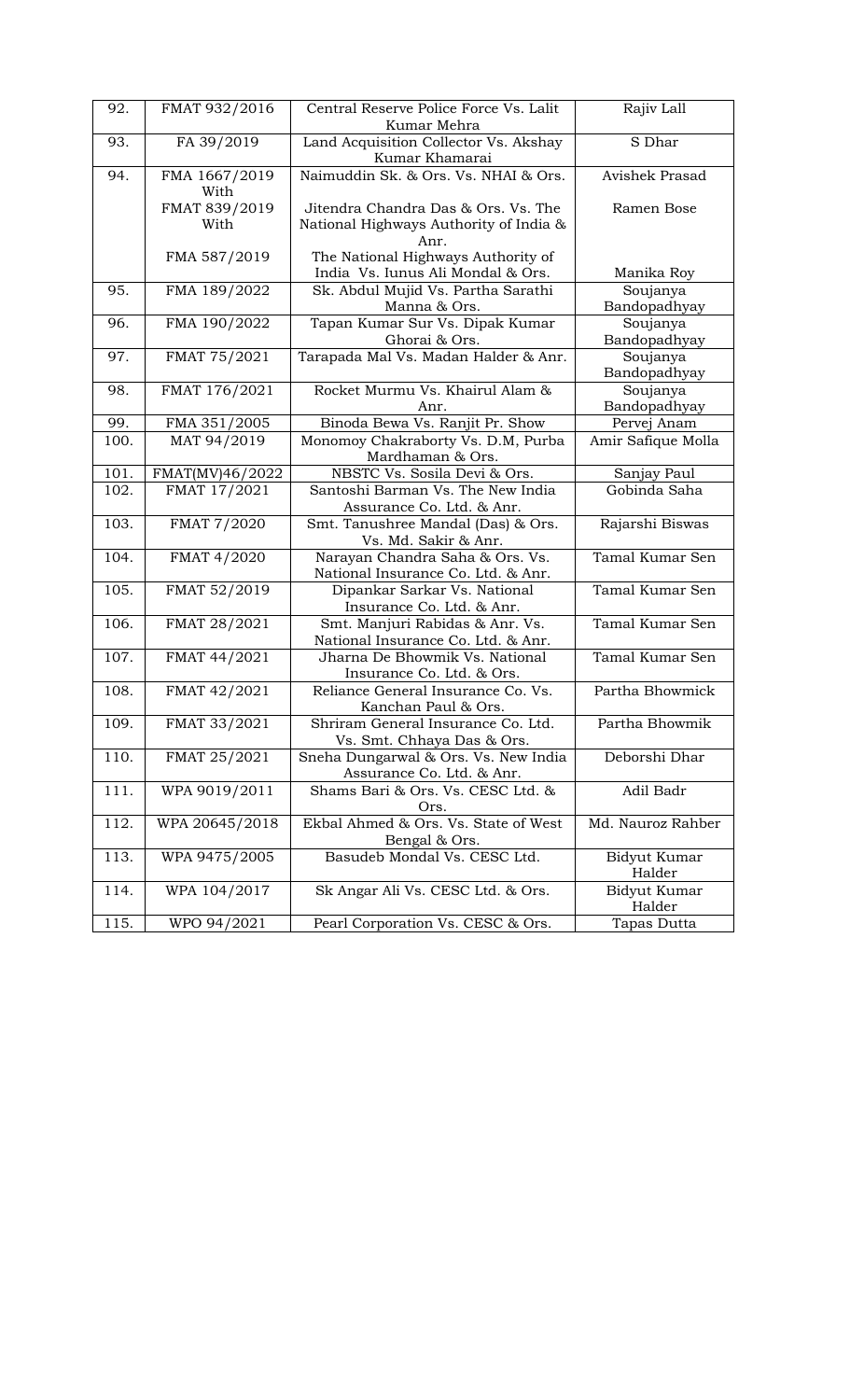#### **12 th Day of March, 2022**

## **BENCH - IV**

## **The Hon'ble Justice Ajoy Kumar Mukherjee, Sri Rishad Medora, Learned Advocate**

## **From 10.30 A.M to 1.15 P.M & From 2.00 P.M to 5.00 P.M**

| S1.No             | <b>Case Number</b> | <b>Cause Title</b>                                             | Name of the     |
|-------------------|--------------------|----------------------------------------------------------------|-----------------|
|                   |                    |                                                                | <b>Advocate</b> |
| 1.                | FMA 857/2008       | Birola Mandal Vs. National Insurance                           | Krishanu Banik  |
|                   |                    | Co. Ltd. & Ors.                                                |                 |
| 2.                | FMA 312/2005       | Anupam Maity & Anr. Vs. National                               | Krishanu Banik  |
|                   |                    | Insurance Co. Ltd.                                             |                 |
| 3.                | FMAT 3372/2004     | Gopal Chandra Sasmal Vs. National                              | Krishanu Banik  |
|                   |                    | Insurance Co. Ltd.                                             |                 |
| 4.                | FMAT 1636/2005     | Darshan Kaur & Ors. Vs. National                               | Krishanu Banik  |
|                   |                    | Insurance Co. Ltd.                                             |                 |
| 5.                | FMA 1482/2017      | Goutam Ghosh Vs. National Insurance                            | Krishanu Banik  |
|                   |                    | Co. Ltd. & Anr.                                                |                 |
| 6.                | FMA 158/2010       | Khatirul Islam @ Sk. Vs. National                              | Krishanu Banik  |
|                   |                    | Insurance Co. Ltd. & Ors.                                      |                 |
| 7.                | FMA 1883/2003      | Jotsna Chatterjee Vs. National                                 | Krishanu Banik  |
|                   |                    | Insurance Co. Ltd.                                             |                 |
| 8.                | FMA 601/2007       | Babla Sen Vs. Arup Kumar Hazra                                 | Krishanu Banik  |
| 9.                | FMA 561/2005       | Sk. Halim Vs. The Div. Manager,<br>National Insurance Co. Ltd. | Krishanu Banik  |
| 10.               | FMA 1516/2008      | Sk. Sakerul Haque Vs. National                                 | Krishanu Banik  |
|                   |                    | Insurance Co. Ltd.                                             |                 |
| 11.               | FMA 570/2008       | Jyotsna Mal Vs. National Insurance Co.                         | Krishanu Banik  |
|                   |                    | Ltd. & Anr.                                                    |                 |
| 12.               | FMAT 1861/2006     | Kanchan Das Vs. National Insurance                             | Krishanu Banik  |
|                   |                    | Co. Ltd.                                                       |                 |
| 13.               | FMAT 752/2011      | Chaitali Pramanik & Ors. Vs. National                          | Krishanu Banik  |
|                   |                    | Insurance Co. Ltd. & Anr.                                      |                 |
| 14.               | FMAT 3550/2005     | Jhalo Rabidas Vs. National Insurance                           | Krishanu Banik  |
|                   |                    | Co. Ltd.                                                       |                 |
| $\overline{15}$ . | FMA 193/2002       | Jadupati Sahani Vs. National                                   | Krishanu Banik  |
|                   |                    | Insurance Co. Ltd.                                             |                 |
| 16.               | FMA 56/2003        | Khairulnisa Bibi & Ors. Vs. National                           | Krishanu Banik  |
|                   |                    | Insurance Co. Ltd.                                             |                 |
| 17.               | FMA 34/2001        | Kalpana Ghosh Vs. National Insurance                           | Krishanu Banik  |
|                   |                    | Co. Ltd.                                                       |                 |
| 18.               | FMA 2551/2007      | Kazi Firdouj Hossain Vs. National                              | Krishanu Banik  |
|                   |                    | Insurance Co. Ltd. & Anr.                                      |                 |
| 19.               | FMA 999/2004       | Aku Das & Ors. Vs. National Insurance                          | Krishanu Banik  |
|                   |                    | Co. Ltd.                                                       |                 |
| 20.               | FMA 323/2009       | Smt. Sampa Sen & Ors. Vs. National                             | Krishanu Banik  |
|                   |                    | Insurance Co. Ltd. & Anr.                                      |                 |
| 21.               | FMA 643/2007       | Bandana Maity Vs. National Insurance                           | Krishanu Banik  |
| 22.               |                    | Co. Ltd.<br>Deven Munda Vs. National Insurance                 | Krishanu Banik  |
|                   | FMAT 4195/2001     | Co. Ltd.                                                       |                 |
| 23.               | FMA 351/2009       | Jhuma Bag & Ors. Vs. National                                  | Krishanu Banik  |
|                   |                    | Insurance Co. Ltd. & Anr.                                      |                 |
| 24.               | FMA 3913/2016      | Lakhmi Jadav & Ors. Vs. National                               | Krishanu Banik  |
|                   |                    | Insurance Co. Ltd. & Anr.                                      |                 |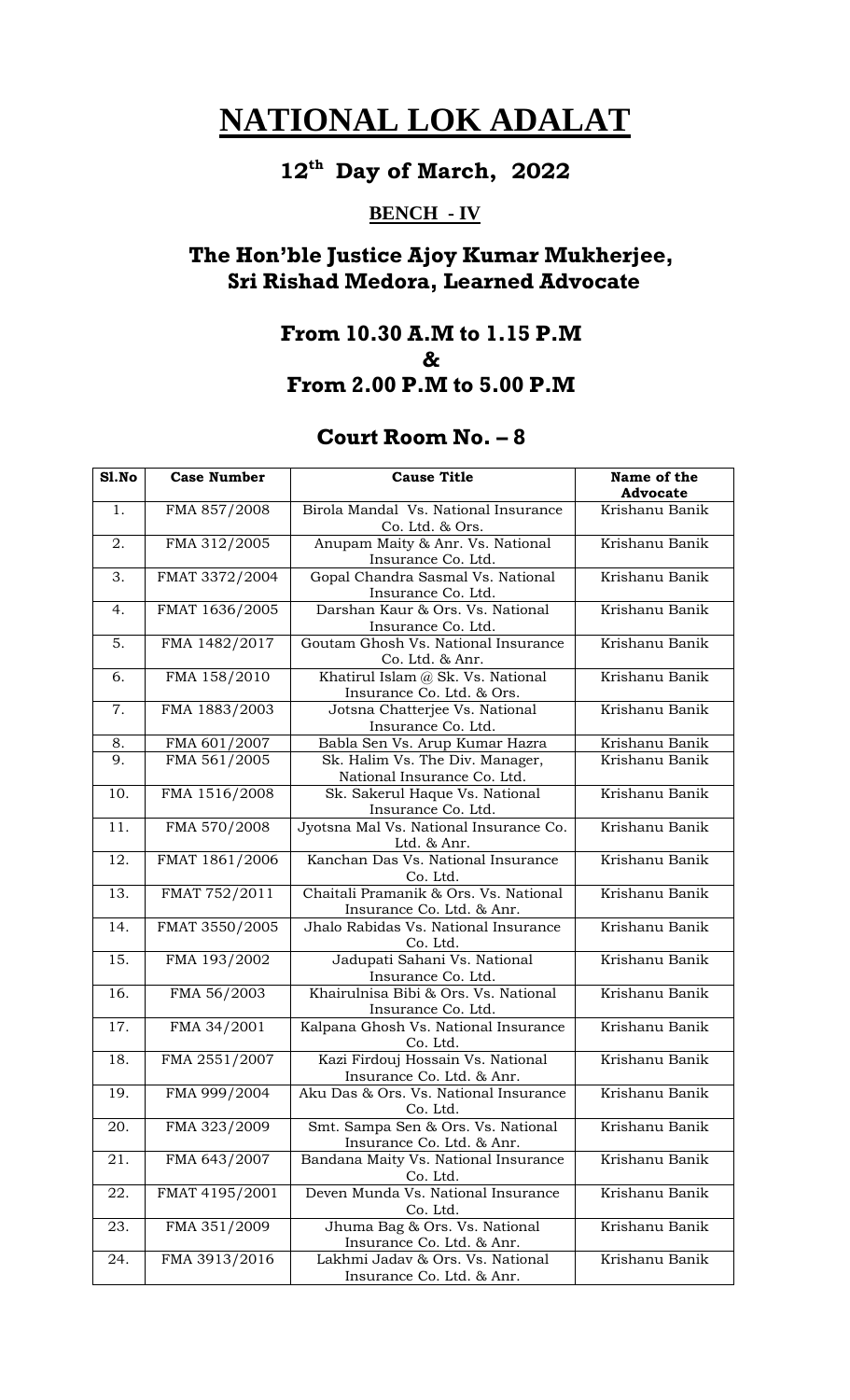| 25.        | FMA 2403/2004                 | Raiful Alam Vs. Divisional Manager,                                      | Krishanu Banik                   |
|------------|-------------------------------|--------------------------------------------------------------------------|----------------------------------|
| 26.        | FMA 96/2003                   | National Insurance Co. Ltd.<br>Monorama Routh Vs. National               | Krishanu Banik                   |
|            |                               | Insurance Co. Ltd.                                                       |                                  |
| 27.        | FMAT 777/2008                 | Pradip Kumar Roy @ Pranab Kumar<br>Roy Vs. National Insurance Co. Ltd. & | Krishanu Banik                   |
|            |                               | Ors.                                                                     |                                  |
| 28.        | FMA 2484/2005                 | Kazi Samiruddin Vs. National                                             | Krishanu Banik                   |
| 29.        | FMAT 777/2011                 | Insurance Co. Ltd.<br>Laxmi Debnath Vs. National Insurance               | Krishanu Banik                   |
|            |                               | Co. Ltd. & Anr.                                                          |                                  |
| 30.        | FMAT 2879/2006                | Nasiruddin Ansari Vs. National                                           | Krishanu Banik                   |
| 31.        | FMA 504/2004                  | Insurance Co. Ltd.<br>Rita Jaiswal & Ors. Vs. National                   | Krishanu Banik                   |
|            |                               | Insurance Co. Ltd.                                                       |                                  |
| 32.        | FMAT 3925/2005                | Farida Bewa & Ors. Vs. National                                          | Krishanu Banik                   |
| 33.        | FMA 1678/2003                 | Insurance Co. Ltd.<br>Nishit Kumar Powali Vs. National                   | Krishanu Banik                   |
|            |                               | Insurance Co. Ltd.                                                       |                                  |
| 34.        | FMA 333/2009                  | Anita Roy & Ors. Vs. National                                            | Krishanu Banik                   |
|            |                               | Insurance Co. Ltd. & Anr.                                                |                                  |
| 35.<br>36. | FMA 265/2007<br>FMAT 847/2006 | Sk. Nasiruddin Vs. Sagar Pal<br>Laxmi Sil & Anr. Vs. National            | Krishanu Banik<br>Krishanu Banik |
|            |                               | Insurance Co. Ltd.                                                       |                                  |
| 37.        | FMAT 688/2006                 | Jayuddin Sk. Vs. National Insurance                                      | Krishanu Banik                   |
| 38.        | FMAT 1767/2009                | Co. Ltd.<br>Nasura Khatoon & Ors. Vs. National                           | Krishanu Banik                   |
|            |                               | Insurance Co. Ltd. & Ors.                                                |                                  |
| 39.        | FMA 349/2004                  | Sk. Lakhia Vs. National Insurance Co.                                    | Krishanu Banik                   |
|            |                               | Ltd.                                                                     |                                  |
| 40.        | FMAT 846/2006                 | Kamal Devi Sharma Vs. National<br>Insurance Co. Ltd.                     | Krishanu Banik                   |
| 41.        | FMA 578/2007                  | Laxmi Halder & Ors. Vs. National                                         | Krishanu Banik                   |
|            |                               | Insurance Co. Ltd.                                                       |                                  |
| 42.        | FMA 844/2005                  | Nihar Kanti Seth Vs. National<br>Insurance Co. Ltd.                      | Krishanu Banik                   |
| 43.        | FMAT 3930/2005                | Ratan Ch. Kar @ Ratan Kar Vs.                                            | Krishanu Banik                   |
|            |                               | Sarban Kr. Gupta                                                         |                                  |
| 44.        | FMA 1131/2008                 | Pravin Kr. Verma Vs. National<br>Insurance Co. Ltd. & Anr.               | Krishanu Banik                   |
| 45.        | FMA 970/2009                  | Lokman Ali Vs. National Insurance Co.<br>Ltd. & Anr.                     | Krishanu Banik                   |
| 46.        | FMA 72/2009                   | Kursiya Bibi & Ors. Vs. National                                         | Krishanu Banik                   |
|            |                               | Insurance Co. Ltd. & Anr.                                                |                                  |
| 47.        | FMA 1018/2013                 | Lakshmi Kanta Maity Vs. National<br>Insurance Co. Ltd. & Anr.            | Krishanu Banik                   |
| 48.        | FMAT 499/2011                 | Lalamana Bibi Sekh & Ors. Vs.                                            | Krishanu Banik                   |
|            |                               | National Insurance Co. Ltd. & Anr.                                       |                                  |
| 49.        | FMA 900/2004                  | Ajoy Kumar Mohanty Vs. National<br>Insurance Co. Ltd.                    | Krishanu Banik                   |
| 50.        | FMAT 1376/2008                | Pranati Chatterjee & Ors. Vs. National                                   | Krishanu Banik                   |
|            |                               | Insurance Co. Ltd. & Anr.                                                |                                  |
| 51.        | FMA 11/2005                   | Nirupama Ghosh Vs. National<br>Insurance Co. Ltd.                        | Krishanu Banik                   |
| 52.        | FMA 204/2010                  | Urmila Singh & Ors. Vs. National                                         | Krishanu Banik                   |
|            |                               | Insurance Co. Ltd. & Anr.                                                |                                  |
| 53.        | FMAT 3928/2005                | Kalyani Pal & Anr. Vs. National<br>Insurance Co. Ltd.                    | Krishanu Banik                   |
| 54.        | FMAT 4369/2006                | Nabiya Layek Vs. National Insurance                                      | Krishanu Banik                   |
| 55.        | FMA 495/2004                  | Co. Ltd.<br>Ranapratap Halder & Anr. Vs. National                        | Krishanu Banik                   |
|            |                               | Insurance Co. Ltd.                                                       |                                  |
| 56.        | FMAT 3817/2001                | Smt. Shibu Rani Jash Vs. National<br>Insurance Co. Ltd.                  | Krishanu Banik                   |
| 57.        | FMA 159/2010                  | Smt. Prama Devi & Ors. Vs. National<br>Insurance Co. Ltd. & Ors.         | Krishanu Banik                   |
| 58.        | FMA 1388/2008                 | Prafulla Adak & Ors. Vs. National                                        | Krishanu Banik                   |
|            |                               | Insurance Co. Ltd. & Anr.                                                |                                  |
| 59.        | FMA 311/2006                  | Mallika Some & Ors. Vs. National<br>Insurance Co. Ltd.                   | Krishanu Banik                   |
| 60.        | FMA 352/2006                  | Sangita Pandey & Ors. Vs. National                                       | Krishanu Banik                   |
|            |                               | Insurance Co. Ltd.                                                       |                                  |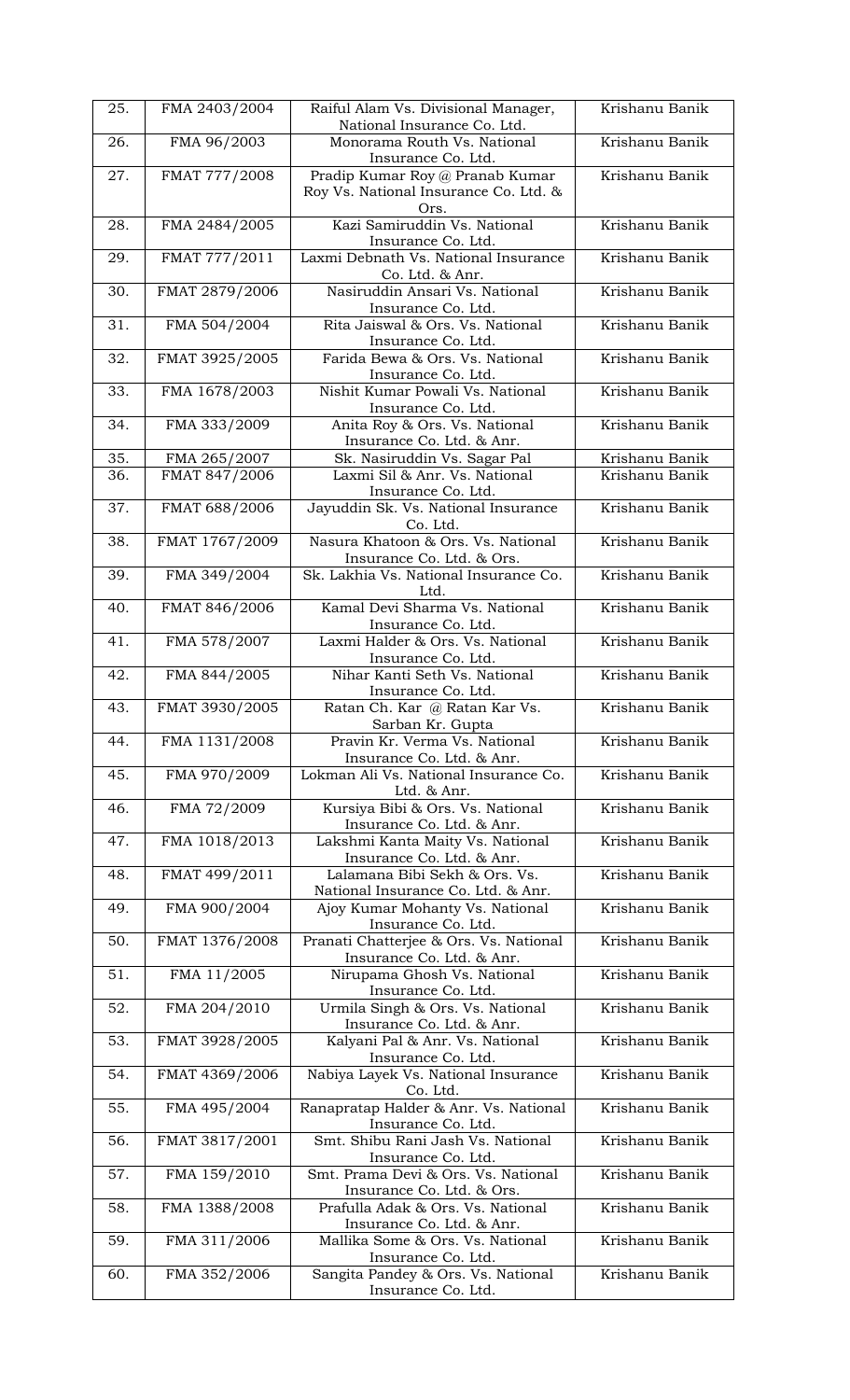| 61. | FMAT 309/2020                   | National Insurance Company Ltd. Vs.<br>Partha Sarathi Ghosh & Anr.                           | Parimal Kumar<br>Pahari       |
|-----|---------------------------------|----------------------------------------------------------------------------------------------|-------------------------------|
| 62. | FMA 48/2022<br>FMA 2505/2005    | Hamida Khatun & Ors. Vs. National                                                            | Krishanu Banik                |
|     |                                 | Insurance Company Ltd.                                                                       |                               |
| 63. | FMA 2504/2005                   | Md. Samsul Haque @ Md. Samsuhul<br>Vs. National Insurance Company Ltd.                       | Krishanu Banik                |
| 64. | FMAT 551/2007<br>FMA 878/2007   | Dhaneswar Raut Vs. The National<br>Insurance Company Ltd.                                    | Krishanu Banik                |
| 65. | FMA 138/2010                    | Surath Kumar Poddar Vs. National                                                             | Krishanu Banik                |
| 66. | FMAT (MV)                       | Insurance Company Ltd. & Anr.<br>Sukhmani Saren & Ors. Vs. National                          | Krishanu Banik                |
|     | 78/2022                         | Insurance Company Ltd. & Ors.                                                                |                               |
| 67. | FMA 485/2014                    | Piriska Kujur @ Oraon & Ors. Vs.<br>National Insurance Company Ltd. &<br>Anr.                | Saidur Rahaman                |
| 68. | FMAT 1008/2015<br>FMA 2117/2016 | National Insurance Co. Ltd. Vs. Shanti<br>Barman & Anr.                                      | Saibalendu<br><b>Bhowmick</b> |
| 69. | FMAT 1227/2016                  | National Insurance Co. Ltd. Vs.                                                              | Saibalendu                    |
| 70. | FMAT 2031/2003                  | Shamim Aktar @ Sarkar & Anr.<br>Kajal Kumar Deb @ Lakshman Vs.                               | Bhowmick<br>Saidur Rahaman    |
|     |                                 | Divisional Manager, National Insurance<br>Co. Ltd.                                           |                               |
| 71. | FMA 824/2018                    | Ravi Jaiswal & Anr. Vs. National<br>Insurance Co. Ltd. & Anr.                                | Saidur Rahaman                |
| 72. | FMAT 695/2017                   | Sambhu Das Vs. National Insurance                                                            | Saidur Rahaman                |
| 73. | FMA 1406/2018                   | Co. Ltd., Krishnagar Branch & Anr.                                                           | Saidur Rahaman                |
|     | FMAT 949/2016                   | Kayem Murmu @ Kaen Murmu @ Kain<br>Murmi Vs. National Insurance Co. Ltd.<br>& Anr.           |                               |
| 74. | FMAT 1281/2016                  | Ekram Ali Mondal @ Ikram Ali Mondal                                                          | Saidur Rahaman                |
| 75. | FMA 1289/2017<br>FMAT 158/2016  | Vs. National Insurance Co. Ltd. & Anr.<br>Bikash Ghosh Vs. National Insurance                | Saidur Rahaman                |
|     |                                 | Co. Ltd. & Anr.                                                                              |                               |
| 76. | FMAT 659/2017                   | Sk. Raijul Vs. National Insurance Co.<br>Ltd. & Ors.                                         | Saidur Rahaman                |
| 77. | FMAT 1009/2015<br>FMA 3860/2016 | National Insurance Co. Ltd. Vs. Shikha<br>Kundu (Mondal) & Ors.                              | Saibalendu<br>Bhowmick        |
| 78. | FMAT 553/2014                   | Suhana Begum & Ors. Vs. Firoj Sekh &                                                         | Muktokesh Das                 |
|     | FMAT 330/2014                   | Ors.<br>National Insurance Co. Ltd. Vs.                                                      | Arabindo Kundu                |
|     |                                 | Suhana Begum & Ors.                                                                          |                               |
| 79. | FMAT 813/2021                   | Sampa Ghosh Vs. National Insurance<br>Co. Ltd. & Anr.                                        | Muktokesh Das                 |
| 80. | FMA 1015/2018                   | Biplab Bose Vs. National Insurance Co.<br>Ltd. & Anr.                                        | Jayanta Kr. Mondal            |
| 81. | FMA 1024/2018                   | Susanta Das Vs. National Insurance<br>Co. Ltd. & Anr.                                        | Jayanta Kr. Mondal            |
| 82. | FMAT 788/2012                   | Agamani Bhattacharya Vs. National<br>Insurance Co. Ltd. & Anr.                               | Jayanta Kr. Mondal            |
| 83. | FMAT 1184/2008                  | Madhuri Mondal & Ors. Vs. Sunil Laha<br>& Anr.                                               | Jayanta Kr. Mondal            |
| 84. | FMAT 1120/2016                  | Susanta Das @ Sushanta Das Vs.<br>National Insurance Co. Ltd. & Anr.                         | Jayanta Kr. Mondal            |
| 85. | FMAT 749/2021                   | National Insurance Co. Ltd. Vs. Anita<br>Manna & Ors.                                        | Rajesh Singh                  |
| 86. | FMA 2420/2014                   | National Insurance Co. Ltd. Vs.<br>Prabhat Mondal @ Prabhat Kumar<br>Mondal & Anr.           | Parimal Kumar<br>Pahari       |
| 87. | FMA 763/2003                    | National Insurance Co. Ltd. Vs.<br>Debendra Kumar Singh & Anr.                               | Parimal Kumar<br>Pahari       |
| 88. | FMAT 474/2020                   | National Insurance Co. Ltd. Vs.<br>Prasanta Ghosh & Anr.                                     | Rajesh Singh                  |
| 89. | FMAT(MV)67/2022                 | Debarata Kundu & Anr. Vs. National<br>Insurance Co. Ltd. & Anr.                              | Subhankar Mondal              |
| 90. | FMAT 1547/2012                  | National Insurance Co. Ltd. Vs.<br>Suchitra Mondal & Ors.                                    | Arabindo Kundu                |
| 91. | FMAT(MV)74/2022                 | Laksmi Priya Barik @ Lakshmi Priya<br>Barik & Anr. Vs. National Insurance<br>Co. Ltd. & Anr. | Subhankar Mondal              |
| 92. | FMAT(MV)75/2022                 | Uma Manna & Anr. Vs. National<br>Insurance Co. Ltd. & Anr.                                   | Subhankar Mondal              |